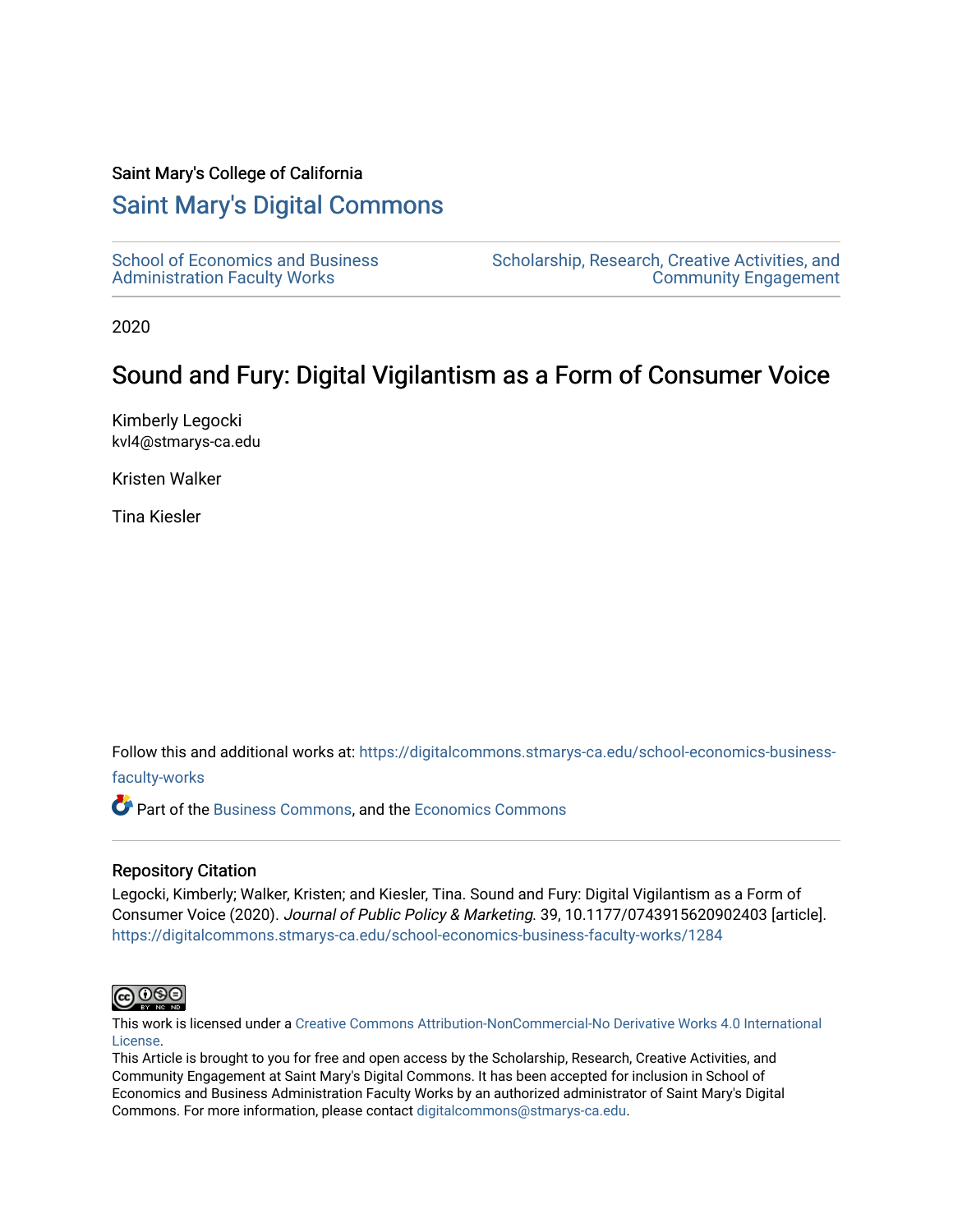# Sound and Fury: Digital Vigilantism as a Form of Consumer Voice

**MERICAN MARKETING ASSOCIATION** 

Journal of Public Policy & Marketing 1-19 © American Marketing Association 2020 Article reuse guidelines: [sagepub.com/journals-permissions](https://sagepub.com/journals-permissions) [DOI: 10.1177/0743915620902403](https://doi.org/10.1177/0743915620902403) [journals.sagepub.com/home/ppo](http://journals.sagepub.com/home/ppo)

**SSAGE** 

Kimberly V. Legocki, Kristen L. Walker, and Tina Kiesler

#### Abstract

The authors examine consumer activism as a form of power used by individuals when they experience a perceived failure with organizational service performance. Consumer citizens demonstrate the power of their voices through digital vigilantism consisting of injurious and constructive digital content sharing. The authors use agency theory and power concepts to study an instance in which a public service provider breached consumer performance expectations. They study digital responses to the 2017 Charlottesville Unite the Right rally because an independent review found the public service providers culpable. Tweets  $(n = 73,649)$  were analyzed utilizing qualitative thematic coding, cluster analysis, and sentiment analysis. Consumer conversations (tweets) during and after the rally yielded five types of digital vigilantism characterized by the following consumer voice clusters: "Shame on them!", "Hear ye, hear ye…", "Can you believe this?", "Let's get 'em!", and "Do the right thing." The authors also present a new facet of digital vigilantism represented by the pessimistic and optimistic power of consumer voice. Several proactive and reactive responses are presented for policy and practice when responding to digital vigilantism.

#### Keywords

Charlottesville, dissatisfaction, service failure, Twitter, activism

Online supplement:<https://doi.org/10.1177/0743915620902403>

Consumer voice is not just a preference-expressing mechanism on the Internet, but also a way for responsible and ethical individuals dedicated to society's collective value system to express themselves.

—S. Umit Kucuk (2008, p. 6)

When voicing their dissatisfaction, consumers increasingly use social media and cite evidence, whether true or false, to support their opinions. In doing so, they may weaponize the personal information accessible on the internet for shaming behavior, sometimes referred to as doxxing, with a negative intent to "humiliate, threaten, intimidate, or punish the identified individual" (Douglas 2016, p. 199). Personally identifiable information (PII) about an individual is sometimes leaked or intentionally released to others (Coleman 2012) with the intention of being helpful or causing harm. While consumers act out online in many ways that may affect marketing and public policy, doxxing (also "doxing") is an emerging issue. In 2019, the Kentucky Senate proposed a bill to ban the doxxing of children after a teen male and a Native American activist confronted each other at a rally in Washington D.C. and both parties were the subject of sensational media coverage and intense social media conversations. In this study, we aim to understand consumer digital responses to an event that elicited similar public sentiment during and after a perceived failure by a public service provider: the 2017 Unite the Right rally in Charlottesville, Virginia.

Focusing on understanding the power of voice for digital consumers enables us to explore how citizen activists handle these kinds of situations. We employ Kucuk's (2008) view of voice and power: "Consumer voice is not just a preferenceexpressing mechanism on the internet, but also a way for responsible and ethical individuals dedicated to society's collective value system to express themselves" (p. 6). This is an important marketing and public policy issue because, as Kucuk states, "An increase in consumer involvement on a collective level may signal to law makers and agencies a need for greater regulation in the market" (p. 2). Our study offers a significant contribution for public service providers, who "increasingly must use resources to monitor contributions by and exchanges

Kimberly V. Legocki is Marketing Lecturer, College of Business and Economics, California State University, East Bay, USA (email: [kimberly.legocki@](mailto:kimberly.legocki@csueastbay.edu) [csueastbay.edu\)](mailto:kimberly.legocki@csueastbay.edu). Kristen L. Walker is Professor of Marketing, Nazarian College of Business and Economics, California State University Northridge, USA (email: [kristen.walker@csun.edu\)](mailto:kristen.walker@csun.edu). Tina Kiesler is Professor of Marketing, Nazarian College of Business and Economics, California State University Northridge, USA (email: [tina.kiesler@csun.edu](mailto:tina.kiesler@csun.edu)).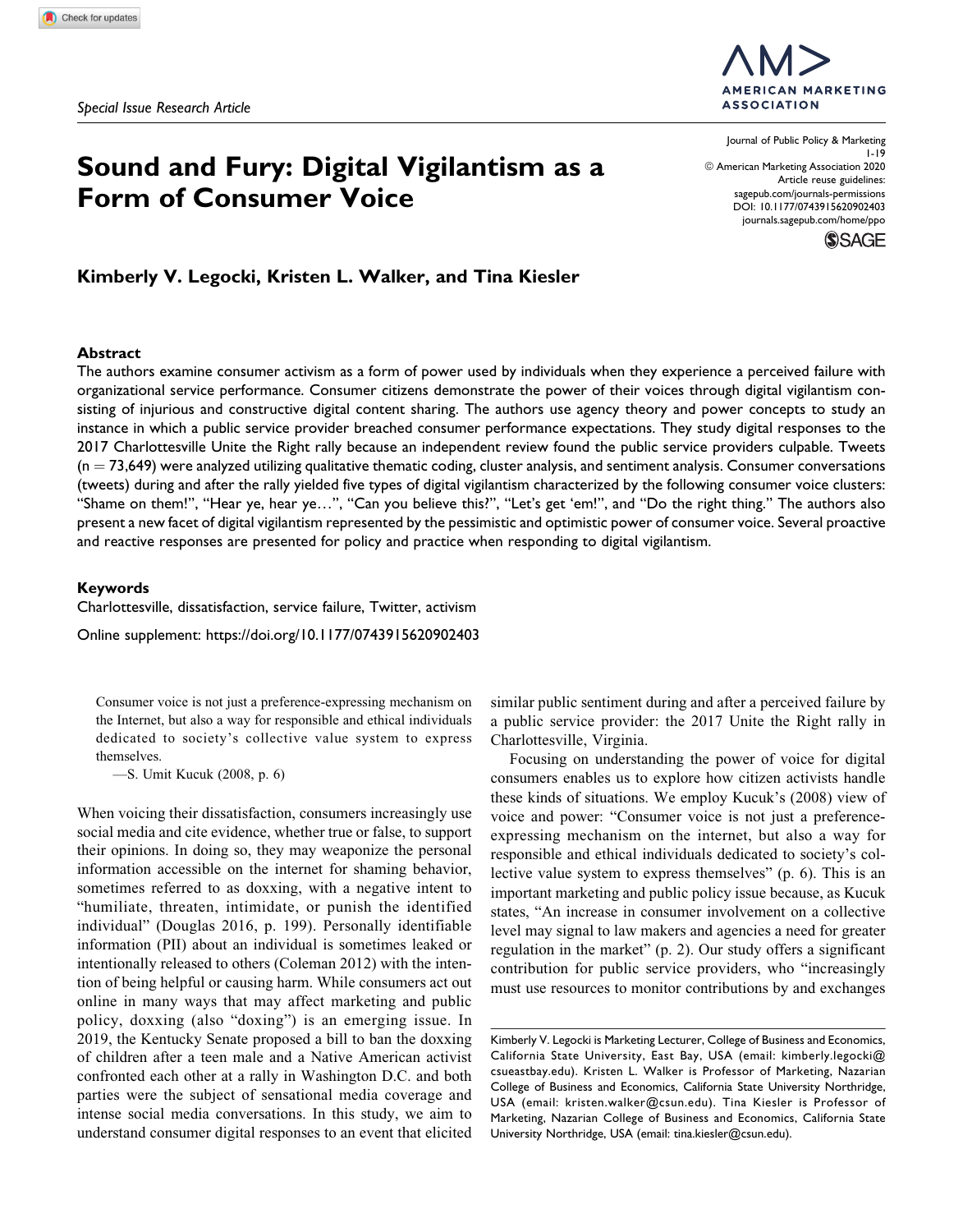among various sources and decide whether and how to modify their actions to influence other echoverse components, including business outcomes" (Hewett et al. 2016, p. 2).

Hirschman (1970b) described society as existing "with a certain amount of such dysfunctional or mis-behavior," but "society must be able to marshal from within itself forces which will make as many of the faltering actors as possible revert to the behavior required for its proper functioning" (p. 1). He describes two routes to addressing this as (1) exit, an economic solution in which customers stop buying the organization's products, thus leaving the exchange, and (2) voice, a political solution in which dissatisfaction is expressed to some authority. Kucuk (2008) expanded on Hirschman's view of exit and voice, applying them as two forms of consumer empowerment on the internet: exit-based and voice-based. Connecting exit and voice to power, he explains, "Economically, exit has never been easier than it is currently on the internet" (p. 4). When voices are used collectively online, their use represents consumer dissatisfaction in a larger "echoverse" of consumers, firms, and news media (Hewett et al. 2016).

Huefner and Hunt (2000) described one form of dysfunctional consumer behavior in a service encounter as retaliation, where consumers are "aggressive" with an "intention to get even" (p. 62). In the context of consumer retaliation to company wrongdoing, Loureiro, Haws, and Bearden (2018) assert that "when consumers sense a moral violation, their sense of fairness and justice is disturbed and they seek to regain it" (p. 187). Dysfunctionality associated with retaliation is described as consumer vigilantism (McGregor 2008). This behavior is increasingly taken online, leading to consumers' digital vigilantism. Trottier (2017, p. 56) defines digital vigilantism as

a process where citizens are collectively offended by other citizen activity, and coordinate retaliation on mobile devices and social platforms. The offending acts range from mild breaches of social protocol to terrorist acts and participation in riots. The vigilantism includes, but is not limited to a "naming and shaming" type of visibility, where the target's home address, work details and other highly sensitive details are published on a public site ("doxing"), followed by online as well as embodied harassment.

To understand how digital consumer voices are represented in a perceived failure by a service provider, we examine them in the context of a major incident involving a public service provider and consumers (citizens): the 2017 Unite the Right rally in Charlottesville, Virginia, and the online conversations that ensued. More specifically, we explore digital vigilantism through consumers' use of Twitter in response to the rally. As individuals became increasingly dissatisfied with the public service response to rally misbehavior and violence, they used Twitter to express their dissatisfaction with community public services' failure to fulfill consumer needs—that is, to prevent harm and/or to respond quickly once harm occurs.

Digital vigilantism as a type of consumer voice has yet to be explored in marketing and public policy even though it has

significant implications for privacy and other basic rights. Our research highlights a looming gap in consumers' use of social media to communicate with public service providers. We examine the nature of digital vigilantism and the degree to which it demonstrates a range of voices, such as functional/ dysfunctional, solution-seeking/retaliatory, and helpful/harmful consumer behavior online. The Unite the Right rally sparked a range of emotions that involved helpful and harmful consumer voice, sometimes making it confusing to distinguish between sound and fury. During and after the rally in Charlottesville, citizens used their voices and weaponized information on social media when they deemed that the city government or police failed to act, protect, and regulate the attendees' actions/ behaviors. This study will help us understand how the agency and power of consumer citizen voice may have unintended marketing and public policy consequences affecting individuals (privacy, discrimination, and harassment), organizations (firms and public services), and brands (support for or against various organizations and collective value systems).

## Digital Consumer Voice

When does a tweet demonstrate digital vigilantism and when is it simply the voice of an upset citizen consumer? To identify this difference, we use agency theory and concepts of power to differentiate between consumers' intentions to help or harm on Twitter (see Figure 1). We explore the Twitter conversations around the Charlottesville rally to determine what aspects of digital consumer voice typify digital vigilantism by individuals who employ their agency (consumer power) to address the lack of action by (public) service providers and to seek action aligned with helping service providers (law enforcement) to protect the community versus harming or punishing offenders.

## Agency Theory and Power Orientation

Agency theory (Hirschman 1970a, b) applies to relationships in which one party (the principal) assigns tasks to another party (the agent), who then acts on the principal's behalf through mutual agreement or contract (Anderson and Oliver 1987; Jensen and Meckling 1976). Principal–agency relationships are pervasive in marketing, as the agency relationship is a necessary component of all exchange transactions (Bergen, Dutta and Walker 1992). In marketing, the principal may be the consumer and the agent is an organization or service provider. Thus, the principal (consumer) depends on an agent (an organization) to act on its behalf. Research points to several potential issues that may arise when two parties have incongruent interests and goals, such as when information exchanged between principal and agent becomes asymmetrical, environments become uncertain, and goals conflict (Krafft 1999). To understand this relationship as it relates to voice, we review literature on power orientation, reward focus, and legitimate authority.

Power orientation. In this study, power is defined as "the relative capacity to modify others' states by providing or withholding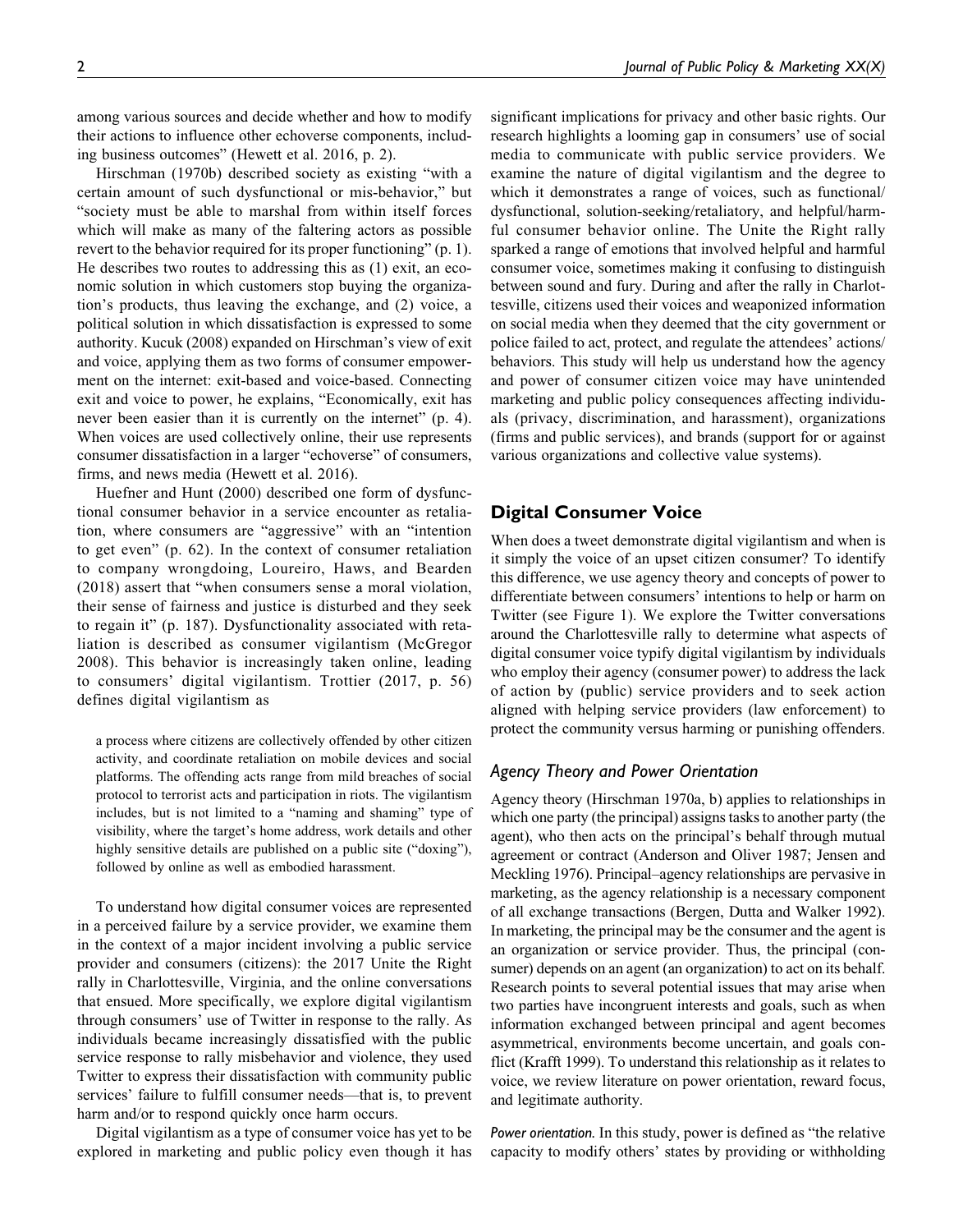

Figure 1. Digital consumer voice framework: service failures and digital vigilantism. Note:  $RT =$  retweet.

resources or administering punishments" (Keltner, Gruenfeld, and Anderson 2003, p. 265) and relates to control, status, dominance, and social hierarchies. Power can be perceived as the distribution of control in the agency relationship. Both parties have incomplete information about the other. Often the information asymmetry is in favor of the service provider (Jensen and Meckling 1976), but this perspective has changed over time as the internet has become a dominant medium for exchange and interactions. As described by Chaney (2019), the internet allows for increased empowerment through many forms, especially through the ability to obtain information and share information with others. Consumer power can be utilized individually, such as in the distribution of content online (i.e., Hajli and Sims 2015), or the power may come from groups, as when consumers share information through networks such as social media and support groups. Consumers may also utilize crowdbased power through the ability to "pool, mobilize, and structure resources in ways that benefit both the individuals and the groups" (Labrecque et al. 2013, p. 264).

Consumers use their power of voice to influence organizations, government, and other individuals (Constantinides and Fountain 2008). The act of posting one's viewpoint or sharing sentiment online contributes to a sense of personal empowerment (Papacharissi 2002). Customer power is only activated by an individual's participation and engagement. Because passive consumers fail to take advantage of their empowerment, only the active consumer is powerful (Rezabakhsh et al. 2006). Literature on social activism has reported that even the least powerful citizens will begin to take more risks once they begin to see that a movement is yielding success (Hiemer and Abele 2012). Knowledge of activist success motivates citizens to defend social activism and encourages them to view activism as a meaningful undertaking. However, some citizens may remain discouraged and feel powerless if they perceive state or corporate interests taking priority over their own interests (Cross et al. 2015).

Reward focus. Power influences reward-seeking actions. Those equipped with more power are more likely to engage and take action to benefit society (e.g., assisting law enforcement; Keltner, Gruenfeld and Anderson 2003) and to actively seek rewards (Galinsky, Gruenfeld and Magee 2003) than those with less power. Furthermore, agency theory proposes that agents performing expected functions are rewarded, whereas agents who digress from expected functions are not (Anderson and Oliver 1987). Within a principal–agent relationship, principals may utilize power in efforts to influence the agent to successfully complete contractual obligations. This may occur in many ways, depending on the focus of the expected outcomes and the relationship between the principal(s) and agent(s). For instance, digital consumer voice may be utilized to call for agent action or to assist agents in reaching expected outcomes that may benefit them or society. Twitter may serve as means to this power and voice.

Legitimate authority. Citizens are more willing to collaborate with law enforcement agencies when citizens deem law enforcement to be legitimate social authorities (Tyler and Fagan 2008). Citizens are also more likely to report neighborhood crimes when they believe law enforcement will act in a fair manner (Tyler and Huo 2002).

Group identity (in-group/out-group identification). Mercer (2014) argues that people can share group emotion through shared identity with a group. Group identity reaffirms an "us versus them" perspective (Risse and Sikkink 2016). Public shaming establishes boundaries between in-groups and out-groups, and shaming is a nonviolent resistance tool to influence the way groups behave (Jacquet 2016). Certain linguistic indicators can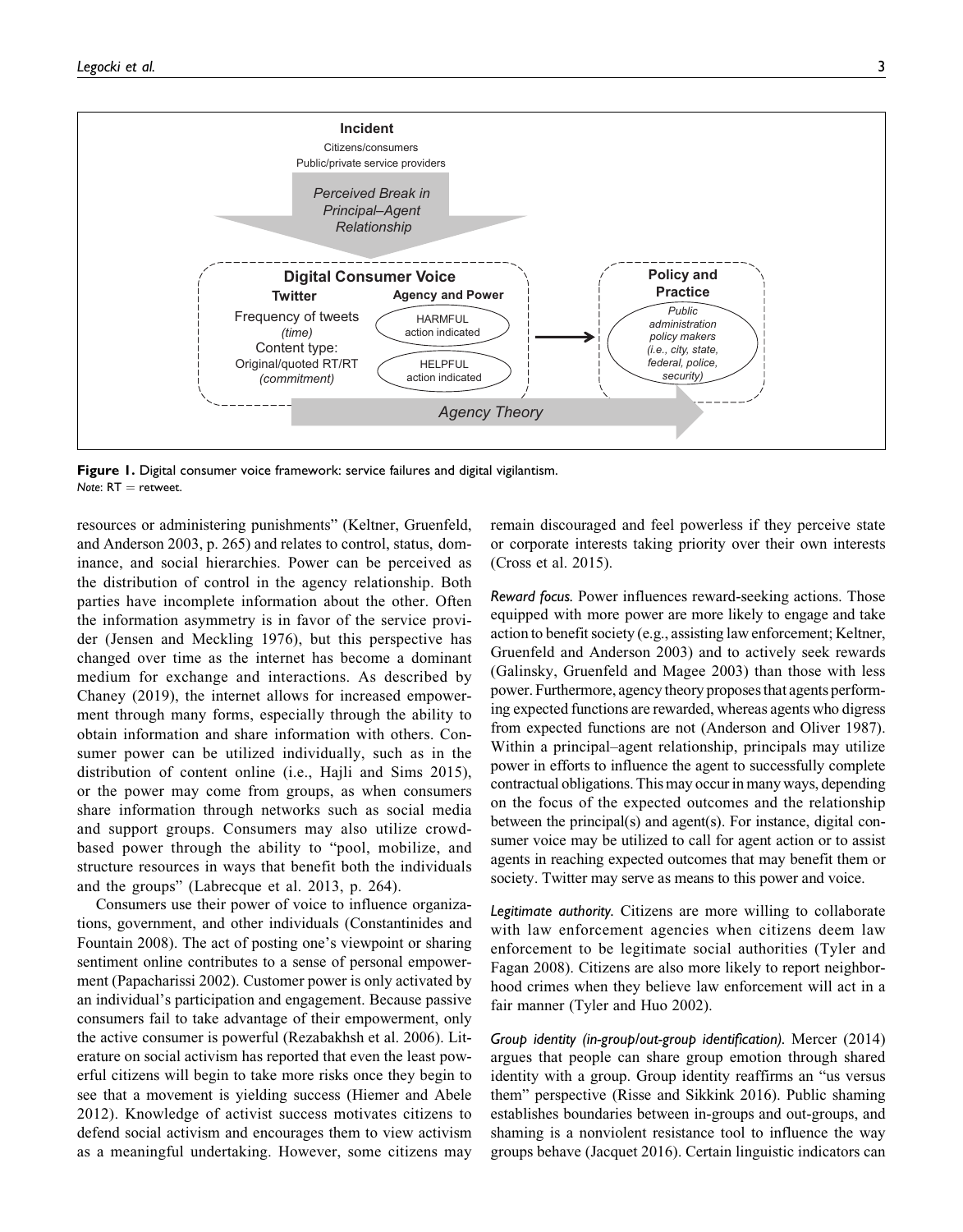suggest a group perspective. Pronouns used in language expression reveal how an individual references those inside and outside of the interaction (Pennebaker 2011).

When viewed through the lens of agency theory, a public service failure like the Charlottesville event means the agent fails to satisfactorily perform the principal's contractual expectations. In a cross-cultural study of consumers' responses to service failures, Chan and Wan (2008) found that dissatisfied U.S. consumers tended to engage in complaining behavior (which the authors called "voice") directed to the agent organization and spread negative word-of-mouth communication within their social network rather than exiting the relationship or bringing the issue to third parties such as the media or consumer agencies. In a modern setting where dissatisfied consumers can digitally share information, social media reverses the power asymmetry of traditional principal–agent relationships. Social networks serve as a medium for consumers to wield power through voice that amplifies beyond the agent organization.

We focus on the content of consumers' voice through social media messages in response to a perceived break in their principal–agent expectations. Previous work on public communication related to a break in consumer trust may provide us with some insight. In their study of the message narratives expressed in print media reports of the 1989 Exxon Valdez oil spill and the 2010 BP oil spill, Humphreys and Thompson (2014) found four types of narratives, three of which have application beyond the oil spills: (1) exception (the crisis is an aberrant deviation from the norm), (2) reprobation (punishment of wrongdoing), and (3) restoration (righting wrongs to restore justice by addressing the allocation of resources to restore the situation to the precrisis state). The authors also note that both reprobation and restoration serve to restore consumer trust in expert systems. Trust is important in all social and economic contracts between a principal and an organization. A call for justice may also drive the digital vigilante behavior of consumers in situations of perceived breaks in trust (such as the Charlottesville event). One dominant theme explored in our tweet analysis is consumers' public calls for agent (government officials, brands, and other organizations) accountability for fulfillment of expected responsibilities and to either punish wrongdoing (reprobation) or allocate resources to restore justice to a precrisis state (restoration).

Whether consumers wield their voices to help or to harm is an important aspect of this research. We propose that consumer online response can indicate consumers' desire to "fix" the principal–agent relationship or it can communicate dissatisfaction in the future of the contractual relationship. Through both actions, consumers exercise their agency through their online power of voice. We also believe that optimism (conversely, pessimism) may play a role in how individuals express their voice digitally. Bortolotti (2018, p. 531) acknowledges a connection between optimism in particular, and agency, or the behavior of agents:

In order for us to be successful agents in the face of constant challenges, we need to believe that we can change things for the

better, and in order to do that we need to have a sense of competence, control, and efficacy that propels us forward, a sense that our goals are indeed desirable and attainable.

#### Optimistic and Pessimistic Language

In addition to examining the Charlottesville conversation from an agency and power-orientation perspective, we categorize two variables describing the tone of consumer voices: optimistic and pessimistic. Optimism reflects how individuals handle stressful situations, with more optimism being "beneficial for physical and psychological well-being" (Scheier, Carver and Bridges 1994, p. 1063). In contrast, pessimism is linked to depression, anxiety, and avoidant coping patterns (Chang, D'Zurilla, and Maydeu-Olivares 1994) and is characterized by a feeling of anxiety coupled with a hopeless attitude toward future events (Pietruska and Armony 2013).

Optimism and pessimism are also associated with risk. People are considered optimistic if they consider their goals to be attainable and pessimistic if they consider their goals to be unattainable (Carver and Scheier 2009). On the one hand, uncertain individuals may also become risk averse, feeling a lack of control over their situation and environment (Pietruska and Armony 2013). Consumers may experience both optimism and pessimism. For example, climate change activists exhibiting pessimistic viewpoints are generally hopeful about the contributions of political activism but feel deeply dispirited by the level of power wielded by corporations in the political process. On the other hand, angry activists tend to be optimistic because they perceive situations as controllable and certain (Cross et al. 2015). Research shows that the optimism of angry people should bias them to engage in higher-risk behaviors (Pietruska and Armony 2013).

The power of consumer citizen voice is used in emotionally charged settings when the principal (consumer) believes the agent (an organization) is failing to act on the consumer-citizen's behalf. Such online discourse may have unintended marketing and public policy consequences affecting individuals (privacy, discrimination, harassment), agencies (law enforcement or agency response), and brands (support for or against various organizations and collective value systems). We believe that clustering and examining like-minded tweets from the Charlottesville event is a first step in understanding digital vigilantism as a form of digital consumer voice.

## The 2017 Charlottesville "Unite the Right" Rally

In the first week of August 2017, Charlottesville officials stated that they would approve a permit for a "Unite the Right" rally organized by white nationalist activists. While the Saturday rally was scheduled from noon to 5:00 P.M., people started arriving in the early morning. Violence erupted by 11:00 A.M. and, by media accounts, the police were not breaking up fights. By 11:22 A.M., the police declared an unlawful assembly and gave a dispersal order. Protestors and counterprotestors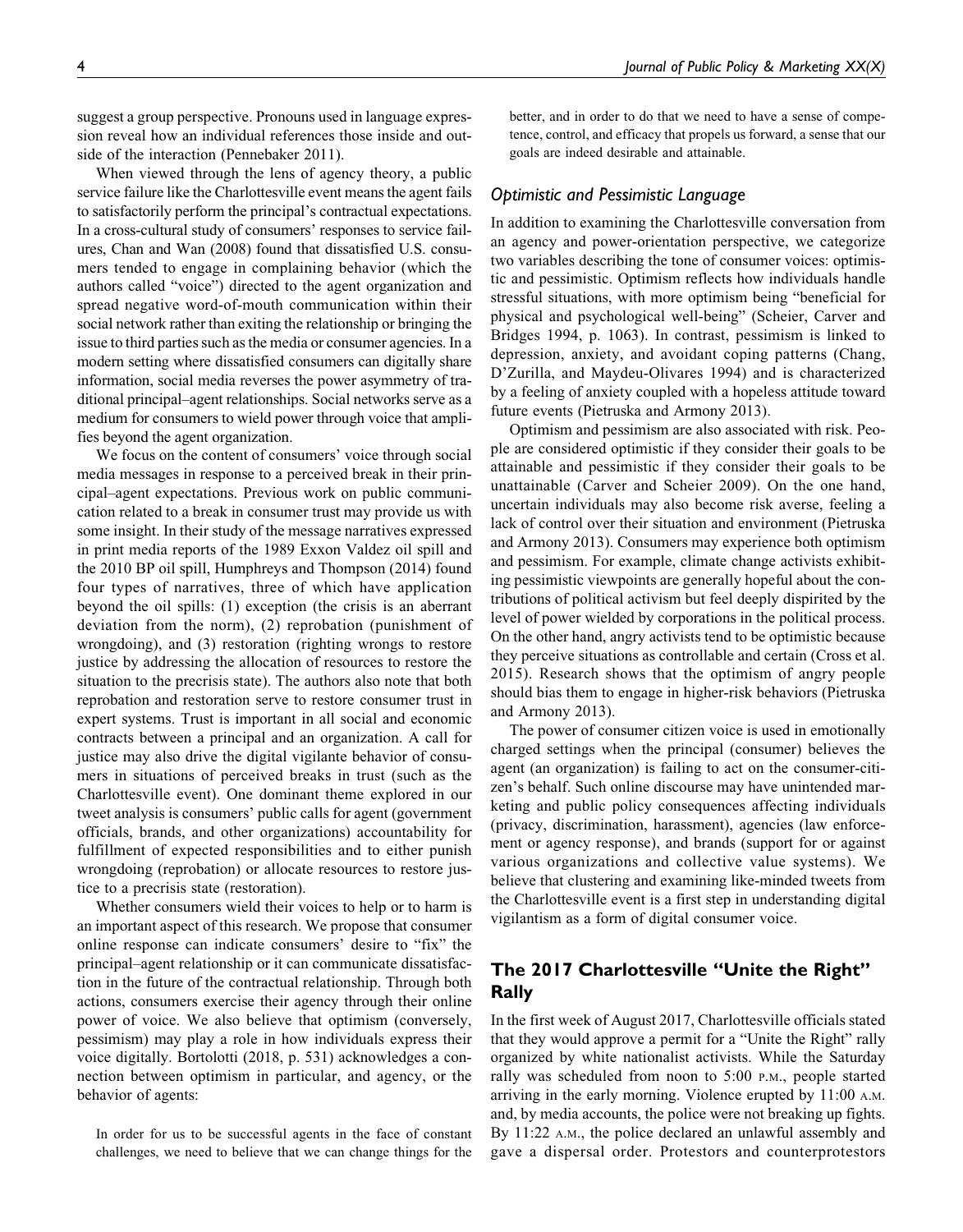continued to hurl anger toward each other. Violence continued to percolate throughout the area. At 1:14 P.M., a tweet went out from the Charlottesville Twitter handle (@CvilleCityHall): "CPD &  $VSP<sup>1</sup>$  respond to 3-vehicle crash at Water & 4th Streets. Several pedestrians struck. Multiple injuries" (Heim 2017). A rallygoer had rammed his car through a gathering of people, leaving one person dead and 19 injured. Later, a law-enforcement helicopter that had been monitoring the rally activity crashed, leaving two state troopers dead. The news of the fatal crash was reported on Twitter.

An independent review found that the city's poor planning and coordination for the August rally led to "disastrous results" and further concluded that "the mistakes made on August 12 have significantly undermined our community's confidence in government's ability to protect public safety" (Heaphy 2017, p. 151). This lack of confidence was communicated on Twitter, where users around the world watched and reacted to unfolding events via the social media platform. Online, individual viewers were distressed by law enforcement's perceived lack of quality (service) performance. Citizens took to Twitter in response, using hashtags such as #Charlottesville #CvilleAug12 #CvilleCityHall #GoodNightAltRight or #ExposetheAltRight. In the absence of a dedicated Charlottesville police department Twitter account, some people addressed their tweets to the relevant service provider they could identify—Charlottesville City Hall, @CvilleCityHall. For a complete list of the top hashtags representing the events, including those used in this study see Web Appendix A. While many social media platforms were involved in the Charlottesville digital vigilantism, Twitter was especially powerful, and many tweets by public figures fueled the online conversations and the debate about the events as well as the implications for collective societal values.

In trying to understand how consumer citizens react online when citizen-serving organizations (city officials and law enforcement in this case) fall short of their expectations, it is important to identify and categorize the content of actors' collective digital voices. Understanding the unique dimensions of consumer voice is important for both public and private leaders who may feel public and personal pressure to react quickly in uncertain situations.

## Methodology

#### Twitter Conversations as Data

Public outrage and consumer conversations on social media platforms serve as ideal situations for examining the power of voice. We rely exclusively on Twitter data for this study. Twitter data have been used in research as a proxy for social media, and "studies using Twitter data are replicable" making it useful to analyze public conversations (Hewett et al. 2016, p. 6). Citizens are motivated to use Twitter for social activism

because the platform offers real-time, minute-by-minute updates of the events taking place on the ground (Gerbaudo 2012). During such events, citizens create and share specific tweets for a variety of reasons. For example, scientists used their power of voice during the Flint water crisis to share tweets for 12 different purposes, including for the purposes of making a political statement and sharing informational links (Jahng and Lee 2018). For these reasons, we collect and analyze Twitter content related to the Charlottesville Unite the Right rally to understand how and for what purpose consumers use the power of voice. Because our methodology is currently uncommon in public policy and marketing, we provide a detailed overview.

#### Data Collection

This study focuses on how the power of voice spreads across digital terrain; therefore, the units of analysis are the individual tweets published on Twitter's public newsfeed from August 12 through August 31, 2017. Our data set curates a focused hashtagged conversation of Twitter users who included the most relevant hashtags (e.g., #Charlottesville) in their tweets as a deliberate contribution to public conversations of this topic (Bruns and Burgess 2015). Using the Twitter Archiving Google Sheets (TAGS) system, we started collecting data on August 12, 2017, as rally events unfolded in real time. We used TAGS to collect tweets containing the hashtag #Charlottesville, which we identified through early news reports and a manual examination of Twitter conversations. We did not include tweets including simply "Charlottesville" without the hashtag because a cursory review of Twitter data indicated a mix of tweets with most related to generic topics such as jobs and weather rather than the rally.

Crisis events and situations play out primarily on Twitter (Oh, Agrawal, and Rao 2013) in part because hashtags contained in user tweets enable optimized "search strategies for finding specific topics of shared interest" (Chatfield and Reddick 2015, p. 367). As events unfolded in the first 24 hours and citizen consumers became active in digital vigilante behaviors such as doxxing (e.g., McKay 2017), we expanded our data collection process to capture tweets containing #ExposetheAlt-Right and #GoodNightAltRight. Citizens collaborated on social media to identify the names and personal information of white nationalists photographed committing acts of violence and they used these dedicated hashtags in their Twitter communications.

We also examined Twitter conversations voicing discord toward other activist groups (e.g., Antifa, Black Lives Matter) to ensure that we captured all viewpoints but did not find centralized hashtags as we did with doxxing tweets. Rather, those citizens used the event hashtag of #Charlottesville or directed their anger toward city officials using the hashtags #CvilleAug12 and #CvilleCityHall. This finding is supported by a VOX-Pol study (Berger 2018) of 27,895 Twitter accounts affiliated with the alt-right movement, which found that top <sup>1</sup> Charlottesville Police Department and Virginia State Police, respectively. hashtags used by the movement tend to be generic.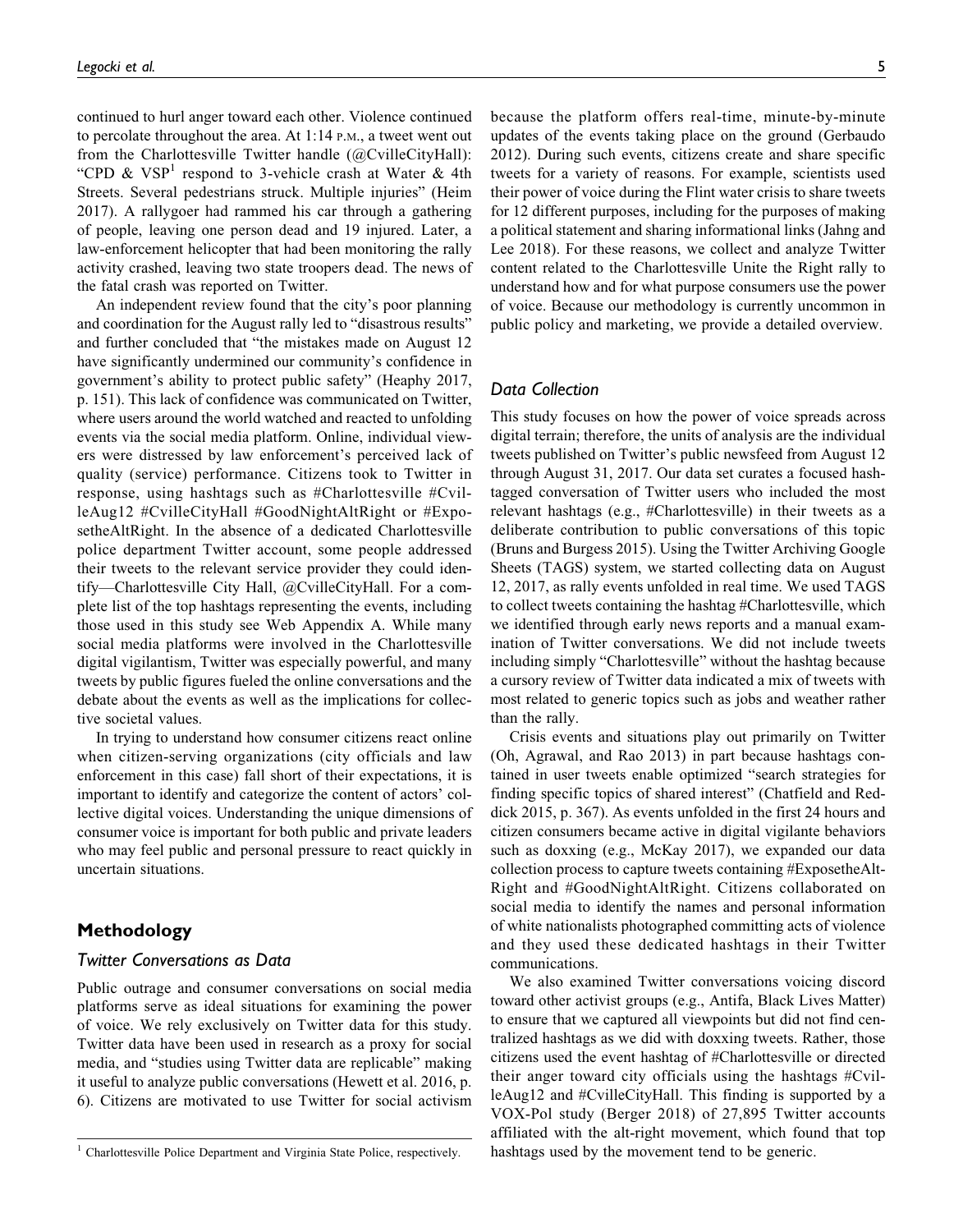Citizens also reached out to Charlottesville City Council (@CvilleCityHall) or referred to them on Twitter during and after the event using the hashtags #CVilleAug12, #CVille, and #CvilleCityHall. Because Charlottesville police did not have a dedicated Twitter account in August 2017, citizens relied on these hashtags as a way of sharing their opinion to and about law enforcement's service failure. We also confirmed that tweets directed to Charlottesville's official Twitter handle, @CvilleCityHall, did not always include the #Charlottesville hashtag. We deemed these important and relevant voices to include, and in April 2019, we manually scraped an additional 1,614 tweets from August 12 through August 31, 2017 containing the hashtags #CVilleAug12, #CVille, #CvilleCityHall and the Twitter handle @CvilleCityHall. Because tweets using these hashtags were scraped after Twitter purged millions of fake and spambot accounts and their tweets (Morris 2018), some Twitter posts may no longer have been available. Within the resulting data set, we identified 4,812 unique hashtags. More than half (2,826 hashtags) were used just once.

## Retweets

Metaxas et al. (2015) found that survey participants reported retweeting information because it was interesting (94%), was informational (77%), or reflected a political viewpoint they endorsed (68%). To fully understand how citizens used the power of voice during the Charlottesville event, we considered it important to include and examine all content, including original tweets, quoted retweets (in which the Twitter user adds a hashtag or brief comment prior to retweeting someone else's content), and retweets (shared content posted by another source without changing or commenting on it). Of the 73,649 tweets included in this study, 68,925 (94%) were coded as retweets with the remainder coded as quoted retweets (5%) or original content (1%). Retweeting signals agreement and trust with the content message (Metaxas et al. 2015).

In their study on social sharing on Twitter following the Paris terrorist attacks of November 2015, Garcia and Rimé (2019) find that "more intense emotions are shared more frequently and more extensively" (p. 618). When applied to Twitter, consumers who originally learn about a brand's unjust behavior become emotionally charged to the extent that 70% of them feel the need to share—or tweet—original content about the event. Then, two-thirds of their followers (secondary audience) who read the tweets will retweet or share quoted retweets with a tertiary audience (Christophe et al. 2008). For these reasons, we include all content types in our data set, including tweets, quoted retweets, and retweets.

We initially captured 86,420 tweets from our three collection streams. After cleaning the data for duplicates, non-English tweets, and other unrelated content (e.g., job postings), we eliminated 12,771 tweets. Prior to analysis, we used spellcheck to correct obvious misspellings, such as "peice" instead of "piece," but we did not correct any netspeak words (e.g., "b4" for "before") or remove punctuation-based emoticons, which can be accommodated by the sentiment analysis tool we used in data analysis. After preparing and cleaning data, the final usable data set consisted of 73,649 tweets.

## Data Analysis

## Power of Voice

We examined the tweets using a content analysis approach, including qualitative thematic coding of the tweet content. Consumer power is only activated with participation and engagement (Rezabakhsh et al. 2006). We operationalize power of voice in the Charlottesville event using three key dimensions: frequency, commitment, and purpose.

Frequency of participation. We defined the frequency of participation construct as the loudest citizens, or those who express their voices the most on Twitter by frequently tweeting and/or retweeting. Frequency of tweets from an individual is an important factor to examine because it quantifies the concept of volume of voice. We executed a script to determine the number of times a username tweeted using the hashtags listed previously.

Time commitment. We defined the time commitment construct as the creation and sharing of original content (tweets). We coded each tweet as a retweet, a quoted retweet (where the user added his/her own comments before retweeting), or original content by the user. Original content indicates greater time commitment, whereas simple retweets take the least time of the three tweet types. The TAGS program flagged 94% of the data set as retweets and signaled quoted retweets by automatically inserting the letters "RT" into the middle of Twitter content indicating where the original content began (e.g., "Keep this trending until he's found! RT [@username] Do you know this man? He is a cowardly Nazi who needs to be brought to justice. #GoodNightAltRight"). A formula script was written and executed to automatically count quoted retweets.

Tweet message purpose. Tweets were coded for one of four themes related to their message: (1) sharing information or expressing opinion; (2) solution seeking; (3) shaming; and (4) calls to cause harm, damage, or take revenge. We performed coding and content analysis of the data using an inductive approach (Thomas 2006) proven reliable by marketing scholars in the categorization and assessment of raw data (e.g., Lichy, Kachour, and Khvatova 2017).

In the data set, 25,930 tweets (including original, quoted retweets, and retweets) contained PII for individuals involved in the Charlottesville event. Using Douglas (2016) as guidance, the coders first determined if the PII tweet was shared with a negative intent to "humiliate, threaten, intimidate, or punish the identified individual" (p. 199). Tweets determined to have a negative intention were coded as having a purpose to shame/ punish/humiliate, whereas those tweets sharing PII for the purpose of assisting law enforcement were coded for solution seeking. Because digital vigilantism includes behaviors ranging from mild to extreme actions (Trottier 2017), we considered it important to code tweets accordingly. While some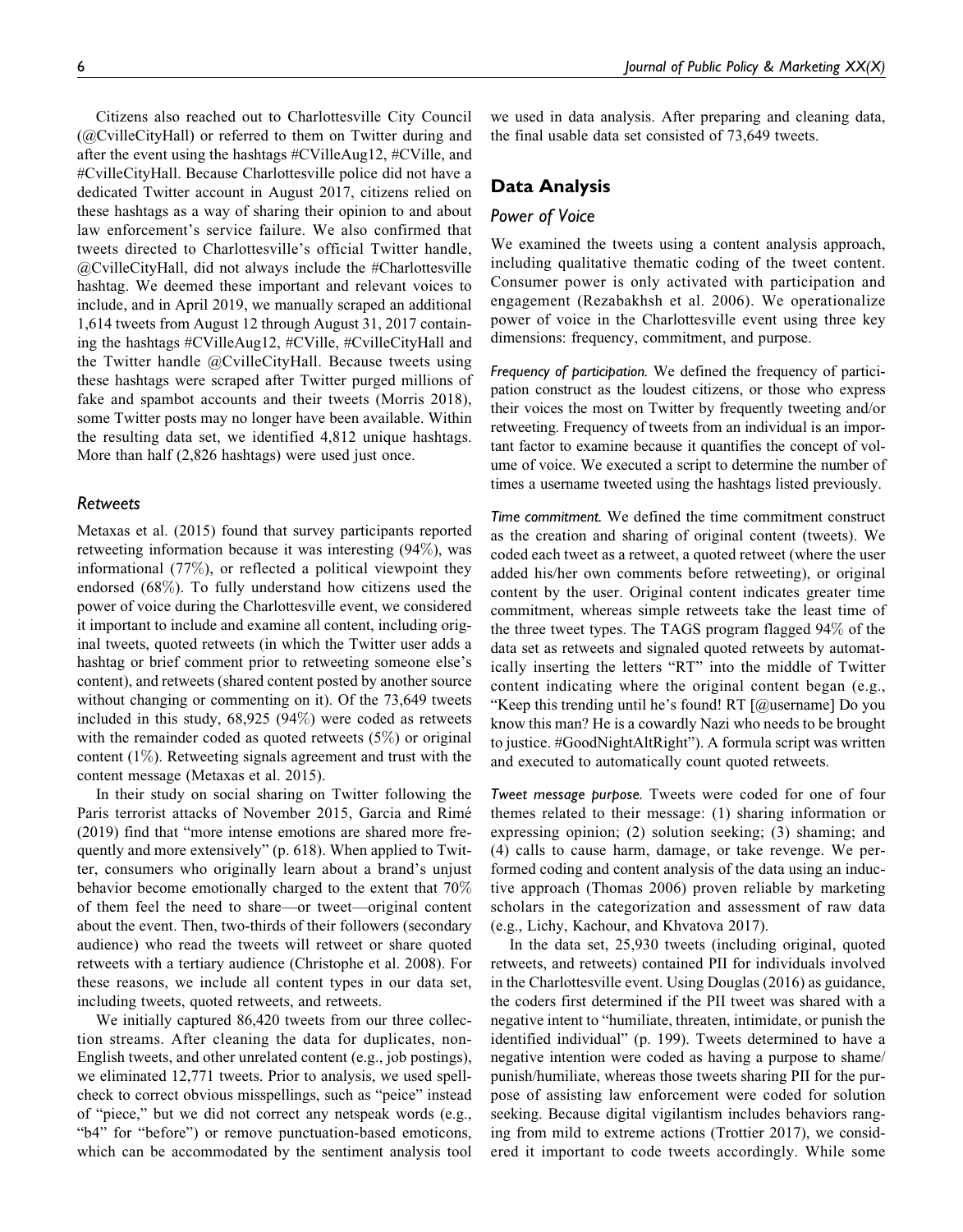Table 1. Actions Indicated in Tweets by Content Analysis.

| <b>Example Tweets</b>                                                                                                                                                                                                                                                                                                                                                                                                                                                                       | Tweets (Including<br>Retweets [RT]) | <b>Identified Themes</b>      | Purpose of Tweet                                                                                                                                                                                                                                                                                        |
|---------------------------------------------------------------------------------------------------------------------------------------------------------------------------------------------------------------------------------------------------------------------------------------------------------------------------------------------------------------------------------------------------------------------------------------------------------------------------------------------|-------------------------------------|-------------------------------|---------------------------------------------------------------------------------------------------------------------------------------------------------------------------------------------------------------------------------------------------------------------------------------------------------|
| "Checkout @ABC #nightline special on<br>#Charlottesville, VA"<br>"Two wrongs never make a right. Antifa is still<br>wrong. Had they not arrived #Charlottesville<br>would not have happened"<br>"RT @DCExaminer US Commission on Civil<br>Rights refuses to condemn 'club-wielding Antifa'<br>in #Charlottesville"                                                                                                                                                                          | 39.366                              | Share information/<br>opinion | Sharing news articles, events (e.g., city<br>hall hearings), reports, and for<br>expressing political opinions not<br>related to sharing, solutions, or<br>harming.                                                                                                                                     |
| "Crybaby. Own your hateful racism. I have no<br>sympathy. #Charlottesville RT @RawStory 'I'm<br>terrified': Neo-Nazi blubbers like a baby in video<br>reporting he's wanted for arrest in<br>Charlottesville"<br>"The location of Michael Tubbs Compound<br>#exposethenatzis #ExposeTheAltRight<br>@washingtonpost @guardiannews @vicenews<br>@ShaunKing" [Photo attachment includes GPS<br>coordinates to a residential home along with phone<br>numbers and email address of individual.] | 22,390                              | Shame/punish/humiliate        | Making jokes at the expense of an<br>individual, name calling, doxxing PII<br>for the purpose of intimidation and<br>outing to employers, universities, and<br>communities (not for assisting law<br>enforcement).                                                                                      |
| "Can you identify these men if so call the<br>@FBIRichmond office or share photos with<br>them."<br>"Report #DailyStomer [sic] to Tucows. Demand<br>that @Tucows refuse to host them.<br>#ExposeTheAltRight #WhiteSupremacists<br>#Charlottesville #Nazis"<br>"Hey @GovernorVA @TerryMcAuliffe Do your<br>jobs!"                                                                                                                                                                            | 10,876                              | Solution seeking              | Holding elected officials accountable,<br>doxxing PII for the purpose assisting<br>law enforcement, pressuring<br>corporations through boycotts/<br>petitions, supporting victims (e.g.,<br>GoFundMe pages) and promoting<br>community well-being (e.g., sharing<br>generic message of "love not hate") |
| "It's time to #PunchANazi!!! #Charlottesville"<br>"Hey alt-left, remember your 'Punch a Nazi'<br>campaign? I call this one 'Run over a<br>Communist'!? #Charlottesville" [referring to<br>fatal car attack of Heather Heyer]                                                                                                                                                                                                                                                                | 1.017                               | Harm                          | Threating or supporting harm, violence,<br>or damage to a person or property,<br>focusing on revenge and retaliation.                                                                                                                                                                                   |

participants shared PII on Twitter with nefarious intentions, others considered naming of violent rally participants as "public interest reporting" (Miller 2018).

We arrived at the four thematic categories through initial coding of themes by two separate judges (with social media management experience). They hand-coded the purpose of the tweets over a 12-week period. It is important to note that it was only possible for coders to manually review such a large data set because so many of the same tweets and articles were overwhelmingly shared during the Charlottesville event. For example, five tweets posted by the Twitter account @YesYoureRacist comprised 23% of the data set. Thus, a coder was able to review just five tweets and then apply the coding scheme to 16,599 additional tweets.

A comparison of 250 initial tweets indicated an intercoder reliability of .96, falling within the accepted guidelines of .8–1.0 (Perreault and Leigh 1989). All disagreements were resolved by discussion. After initial coding, 18 themes were identified and reviewed by the coders, who then refined and

consolidated the tweets into four content categories. This process follows Creswell's (2015) suggestion of keeping research relevant and manageable by continuing to collapse and combine themes into no more than seven distinct categories. As we show in Table 1, the content themes, listed in order of presence in the data set (including retweets), include sharing information, shaming, solution seeking, and harming.

## Digital Vigilante Typology

We determined types of digital voice using cluster analysis of the tweets and then text analysis of the cluster contents. We used the three categories of coded tweets as clustering variables in a cluster analysis: frequency, time commitment (content type), and purpose (sharing, solution seeking, shaming, and harm/retaliation). Given our sample size and mix of categorical and continuous variables, two-step clustering is preferred to hierarchical or partitioning methods (Norušis 2011). Our sample size  $(n = 73,649)$  exceeds segmentation scholars'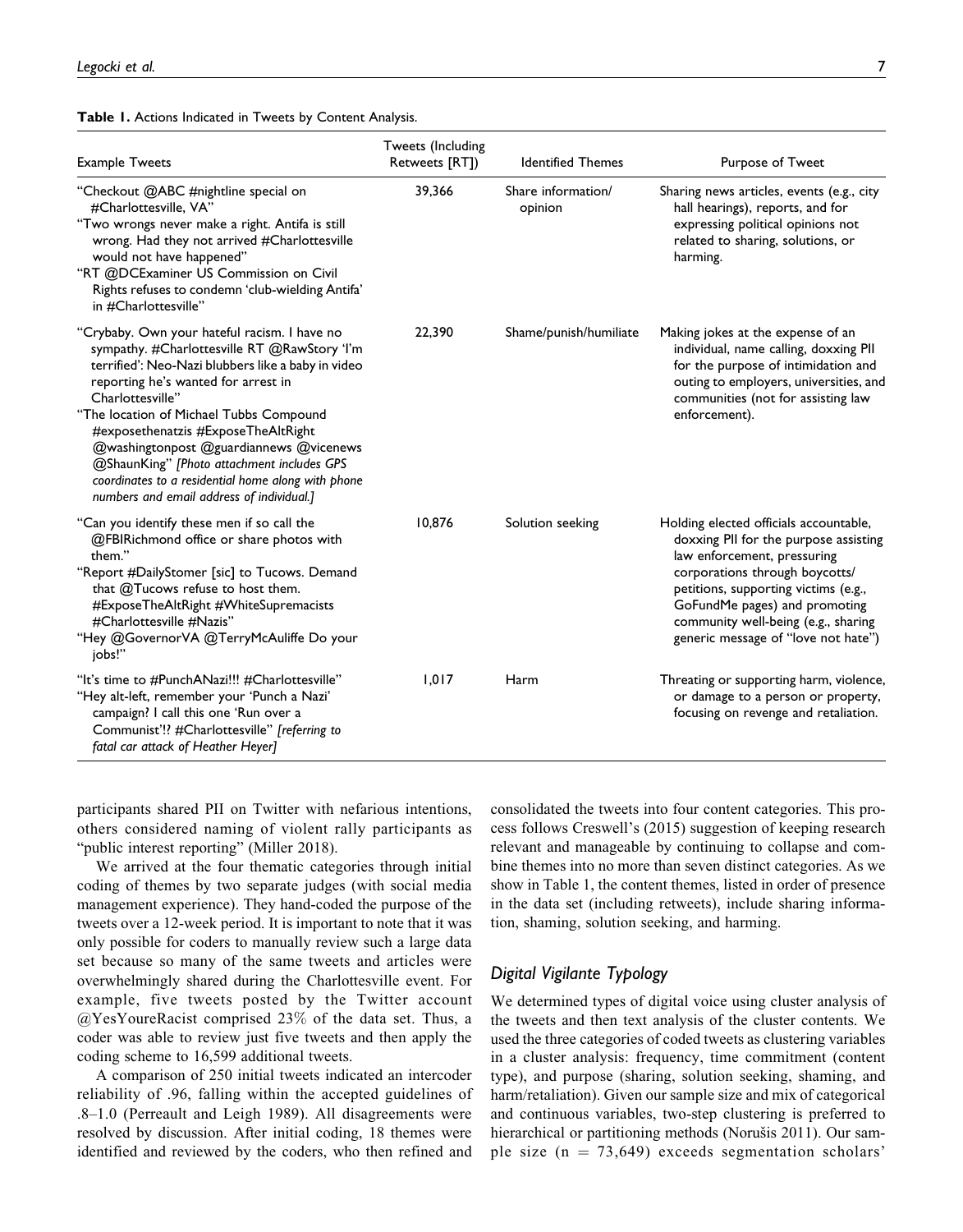recommendations of using a data set equal to or larger than 70 times the number of variables, which in our study is three clustering variables (Dolnicar et al. 2014). We performed analysis using the log-likelihood measure in SPSS 25. We used Schwarz's Bayesian information criterion due to its objectivity in the selection process, thereby eliminating possible bias of manual and traditional clustering approaches (Norušis 2011).

## Cluster Validation

Next, we validated our clusters using two methods. First, the silhouette measure of cohesion and separation test offers an overall goodness-of-fit measure in the two-step clustering process. We found a silhouette measure of .9, signifying good solution quality. Next, we assessed the stability of our clustering results by using SPSS 25 to split the data into two random halves (Group A,  $n = 36,879$ ; Group B,  $n = 36,770$ ) and running the two-step clustering method using the same variables and procedures (Sarstedt and Mooi 2014). We then compared the two solutions' cluster centroids using an independent samples t-test. No significant difference was found between the scores for Group A ( $n = 5$ ,  $M = 7.42$ ,  $SD = 12.83$ ) and Group B (n = 5, M = 5.59, SD = 6.43; t(8) = .285, p = .78), d = .2; thus, it may be assumed the overall solution has a high degree of stability. All tweets in our data set ( $n = 73,649$ ) are included in the cluster analysis.

#### Text Analysis

Semantic analysis is a useful tool for analysis of consumer voices expressed on social media because words constitute meaning based on their presence with other words (Goddard 2011). To add context and further expose patterns and trends in our power of voice clusters, we used Linguistic Inquiry and Word Count (LIWC) to quantify the psychological dimensions contained in these messages. Language reflects the emotions and cognition individuals are experiencing at a particular moment in time and in a particular context. Text analysis is useful in evaluating implied rather than overt dimensions through language analysis, especially as they relate to social standing, power orientation, status, and influence (Humphreys and Wang 2017).

As part of the clustering process, each tweet was assigned a cluster membership variable. Tweets were then sorted by their cluster and analyzed for sentiment characteristics for power orientation, reward focus, optimistic dimensions, and pessimistic dimensions. While there are limitations to sentiment tools, scholars have found these tools useful in examining online conversations and discourse related to a specific public (Arvidsson and Caliandro 2016). Drawing from Humphreys and Wang (2017) and extant research, we use theory to inform us which linguistic dimensions to include in the sentiment analysis. We include the four dimensions from literature related to agency theory and power.

Power orientation. We operationalize power using the power orientation dimension in LIWC to calculate the percentage of words used in each tweet that reflect the need for power or how much text focuses on prestige, control, or status. Messages indicating a high level of power orientation contain words such as "demand," "weak," or "powerful" in their tweets, indicating a sense of dominance and control over others (Trapnell and Paulhus 2012).

Reward focus. We operationalize reward seeking using the reward focus dimensions computed by LIWC, which refer to words and phrases involving rewards, incentives, and/or positive goals (Pennebaker et al. 2015).

Legitimate authority. We operationalize legitimacy and fairness using the moral foundation dictionary developed by Graham, Haidt, and Nosek (2009) for use with short pieces of text. The dimension of authority (virtue and vice) determines the percentage of words related to both respect (positive connotation) and disrespect (negative connotation) for authority. The dimension of fairness (virtue) identifies the percentage of words related to both fairness and justice (Garten et al. 2016).

Group identity. To understand whether a participant who engages in shaming behaviors is aware of others, we operationalize and test the pronoun dimension (which includes "we," "you," "they," and "she/he"), calculated by LIWC, together with in-group (vice and virtue), calculated using the moral foundation dictionary, which identifies words indicating group cohesion (e.g., "unity, family or traitor"; Graham, Haidt, and Nosek 2009).

Optimistic and pessimistic language. Because digital vigilantism has not been examined from the lens of optimism and pessimism, we utilized two approaches to ensure a thorough evaluation. In addition to LIWC, we utilized Diction 7.0 software, which, unlike LIWC, offers a ready-made optimism variable on a low to high scale of word percentages. Relevant to our study, Diction 7.0 was previously deemed valid in optimism research using Twitter data (e.g., Zaharopoulos and Kwok 2017).

For consistency with LIWC variables used across the other linguistic constructs, we created a meaningful grouping of LIWC dimensions relevant to optimism and pessimism. First, we drew on extant literature to compile a set of words that are associated with both optimism and pessimism as well as keywords associated with the constructs (see the list in Web Appendix B). Because our data consist of words in social media posts, we used latent semantic indexing tools to search for words that are semantically related to the main keyword(s) by topic and scope. Next, following the process of Slatcher et al. (2007), we uploaded our word lists separately into LIWC for analysis. In line with these general concepts of optimism and pessimism in the literature review and the scale items that are relevant to each construct, LIWC identified five dimensions to help us analyze the optimistic language (social, cognitive processing, focus on future, certainty, and anger) and five dimensions to determine pessimistic language (sadness,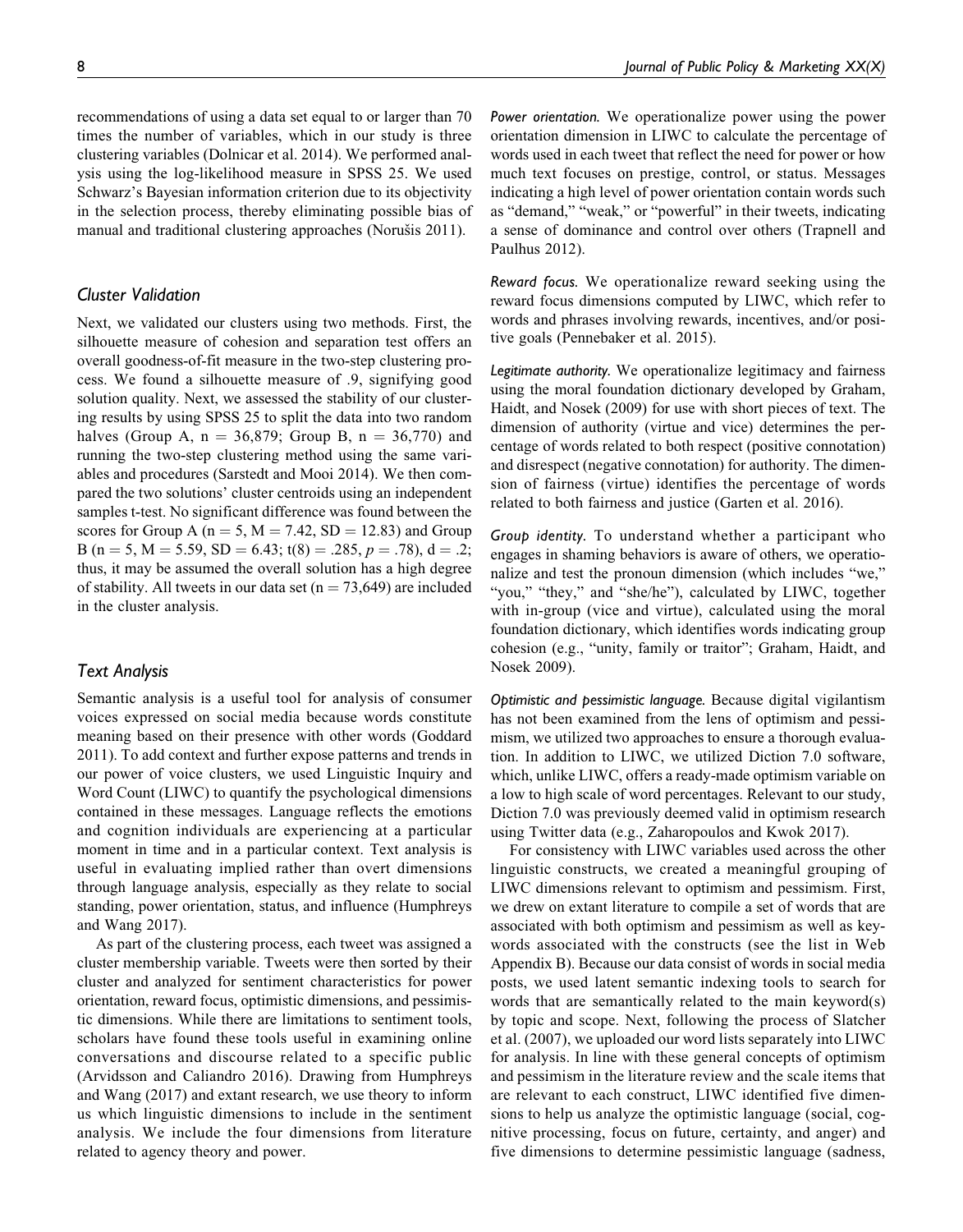|                         | Content Type         |                        |                               | Actions Indicated in Tweets |                    |                            |                          |
|-------------------------|----------------------|------------------------|-------------------------------|-----------------------------|--------------------|----------------------------|--------------------------|
| Cluster                 | Retweet<br>Frequency | Quoted-RT<br>Frequency | Original Content<br>Frequency | <b>Inform</b><br>Frequency  | Shame<br>Frequency | Seek Solution<br>Frequency | <b>Harm</b><br>Frequency |
| "Shame on them!"        | 21,409               |                        |                               |                             | 21.409             |                            |                          |
| "Hear ye, hear ye"      | 36.385               |                        |                               | 36.385                      |                    |                            |                          |
| "Can you believe this?" | 9.370                |                        |                               |                             |                    | 9.370                      |                          |
| "Let's get 'em!"        | 1.761                | 3 I I                  | 34                            | 484                         | 492                | <b>116</b>                 | 1.014                    |
| "Do the right thing"    |                      | 3.694                  | 685                           | 2.497                       | 489                | 1.390                      |                          |
| Total                   | 68,925               | 4.005                  | 719                           | 39.366                      | 22.390             | 10.876                     | 1.017                    |

Table 2. Cluster Summaries with Content Type and Actions Indicated in Tweets.

anxiety, tentativeness, health, and risk), as shown in Web Appendix C.

We created composite optimistic and pessimistic variables by merging the LIWC constructs and utilizing the same high– low scale with larger numbers indicating a higher percentage of words used. After determining LIWC constructs, the entire data set was uploaded into LIWC, each tweet text was analyzed, and a score was generated for the dimensions related to agency theory and the power of voice. Web Appendix D summarizes final dimensions used for the sentiment analysis.

## **Results**

To understand how consumers use the power of voice in response to a perceived agency failure, we first clustered Twitter data using three dimensions related to power of voice: commitment (type of content), frequency (number of tweets), and actions indicated in tweets. Our cluster analysis resulted in five digital vigilantism clusters based on the type of message content in each cluster, as shown in Table 2. We identify five ways digital consumer voice is expressed on social media platforms during and after an event that breaches performance expectations: (1) "Shame on them!", (2) "Hear ye, hear ye ... ", (3) "Can you believe this?", (4) "Let's get 'em!", and (5) "Do the right thing."

#### Digital Vigilantism Clusters

While most cluster content is shared during the first five days of the event, cluster activities vary by cluster. To understand the type of vigilantism these clusters illustrate, we designate each cluster with the digital consumer voice it represents and provide graphics to demonstrate the details (Figure 2).

To assist in understanding the digital consumer voice portrayed by each cluster during the Charlottesville event, we also analyzed the frequency of each cluster and key news headlines for the first 19 days of the event (see Figure 3). A more comprehensive event summary is provided in Web Appendix E.

Shame on them! ( $n = 21,409$ ). The content included in the "Shame on them!" cluster concentrates on retweeting messages related to shaming. This cluster did have the highest percentage of words related to future focus (.94), a dimension we identified from the literature as being an indicator of optimism. The anger dimension (a high percentage of angry words is associated with a high level of optimism) had the lowest percentage of any cluster (.61). Scores for other optimism-related words did not have high percentages. The Diction 7.0 program scored this cluster content as being the lowest in optimistic language (34.53). Pessimistic indication is negligible (.73) in this cluster, because it had the fewest words related to pessimistic language, including tentativeness (.33), sadness (.08), anxiety (.2), health (.05), and risk (.08). For dimensions related to agency theory and power constructs, the messages in this cluster contained the lowest number of words related to positive societal aspects of respect for authority figures (authority-virtue  $= .07$ ) and fairness and justice (fairnessvirtue  $= .001$ ). Shame tweets also reflected the lowest percentage of words related to reward (.25). All other relevant dimensions scored in the moderate range.

The majority (98%) of "Shame on them!" content is shared on days 1 through 5 of the Charlottesville event, with highest number of tweets ( $n = 9,643$ ) shared on day 1. Key headlines related to shaming content on day one include Charlottesville rally organizer Jason Kessler fleeing a news conference (O'Connor 2017) and images circulating of the Deandre Harris beating (Sabella 2017). Mainstream news organizations, including the New York Times, USA Today, San Jose Mercury News, Vox, Fast Company, NBC News, and Washington Post published articles about a Twitter user using the handle  $@$ Yes-YoureRacist who began publicly identifying white nationalists who participated in the Charlottesville rally. Cluster content spiked again on day 8 ( $n = 107$ ), when influential citizen activist Shaun King (@ShaunKing) tweeted a \$30,000 award for the identification and arrest of assailants seen in the beating of DeAndre Harris (King 2017a), and on day 16 ( $n = 51$ ), when Alex Michael Ramos turned himself in to law enforcement and was charged with the beating of DeAndre Harris (Elliot 2017).

Hear ye, hear ye... $(n = 36,385)$ . "Hear ye, hear ye ..." is the largest of the five clusters, focused on retweeting for sharing content and opinions. It has high percentages of words related to the optimistic dimension of anger (1.63) and the pessimistic dimension of health (.27). This content ranked the highest on the Diction 7.0 optimism (57.31) scale. For dimensions related to agency theory and power constructs, this cluster scored high in risk (.57), reflecting a high presence of words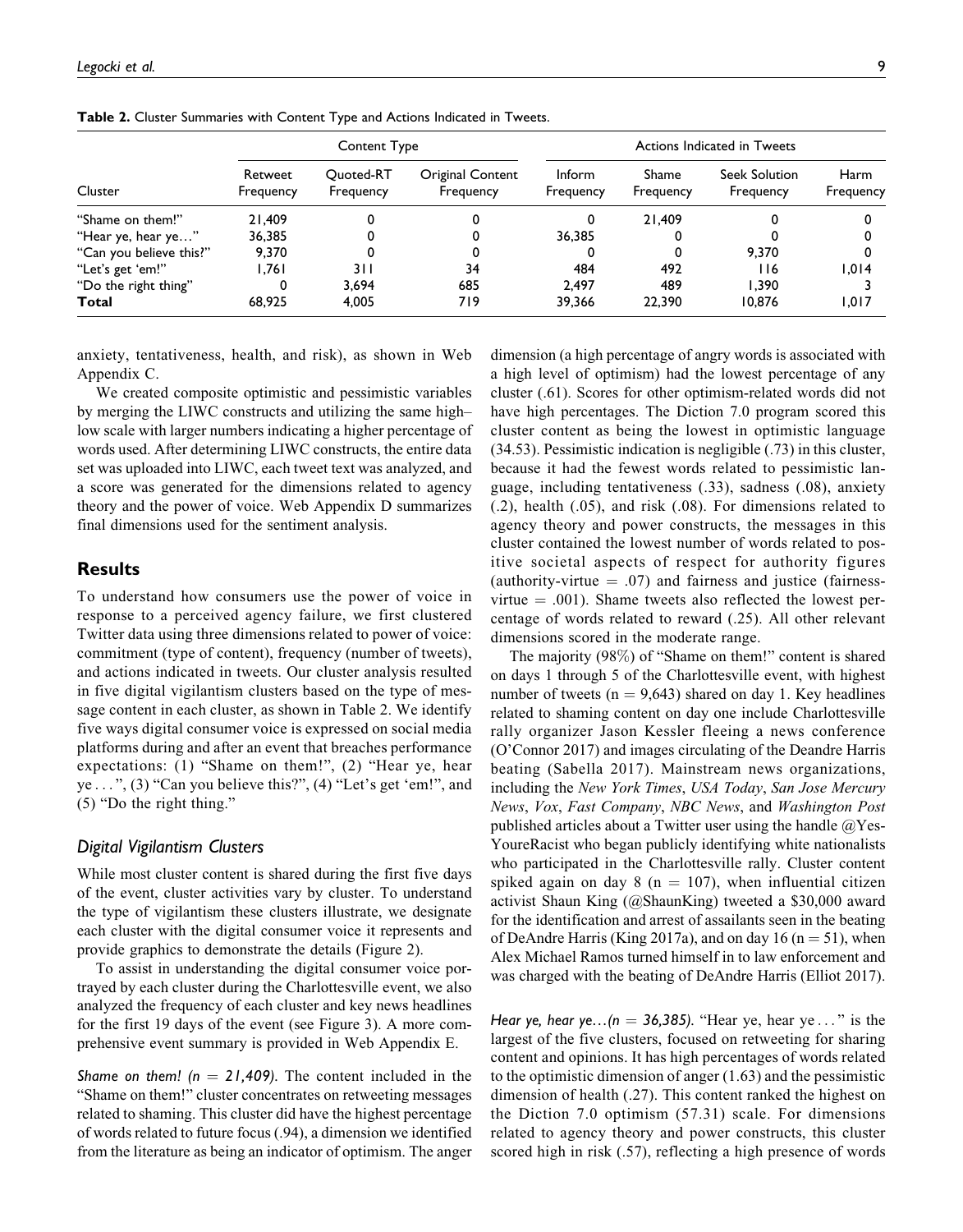

Figure 2. Digital consumer voice clusters. Note:  $RT =$  retweet.

and phrases involving rewards, incentives, and positive goals (Pennebaker et al. 2015). All other dimension results are in the moderate range.

The majority  $(86\%)$  of "Hear ye, hear ye..." content is shared on days 1 through 5, with the highest number of tweets  $(n = 10,416)$  on day 5, when white nationalist Christopher

Cantwell's YouTube video went viral. In his video, Cantwell expressed fear that the police want to speak with him, and then he began to cry (Cummings 2017). Cluster content spiked several times throughout the time frame of our study: on day 8 (n  $= 656$ ), when the Tiki Torch Company was featured in a New York Times article (Schonbrun 2017); day 10 ( $n = 545$ ), when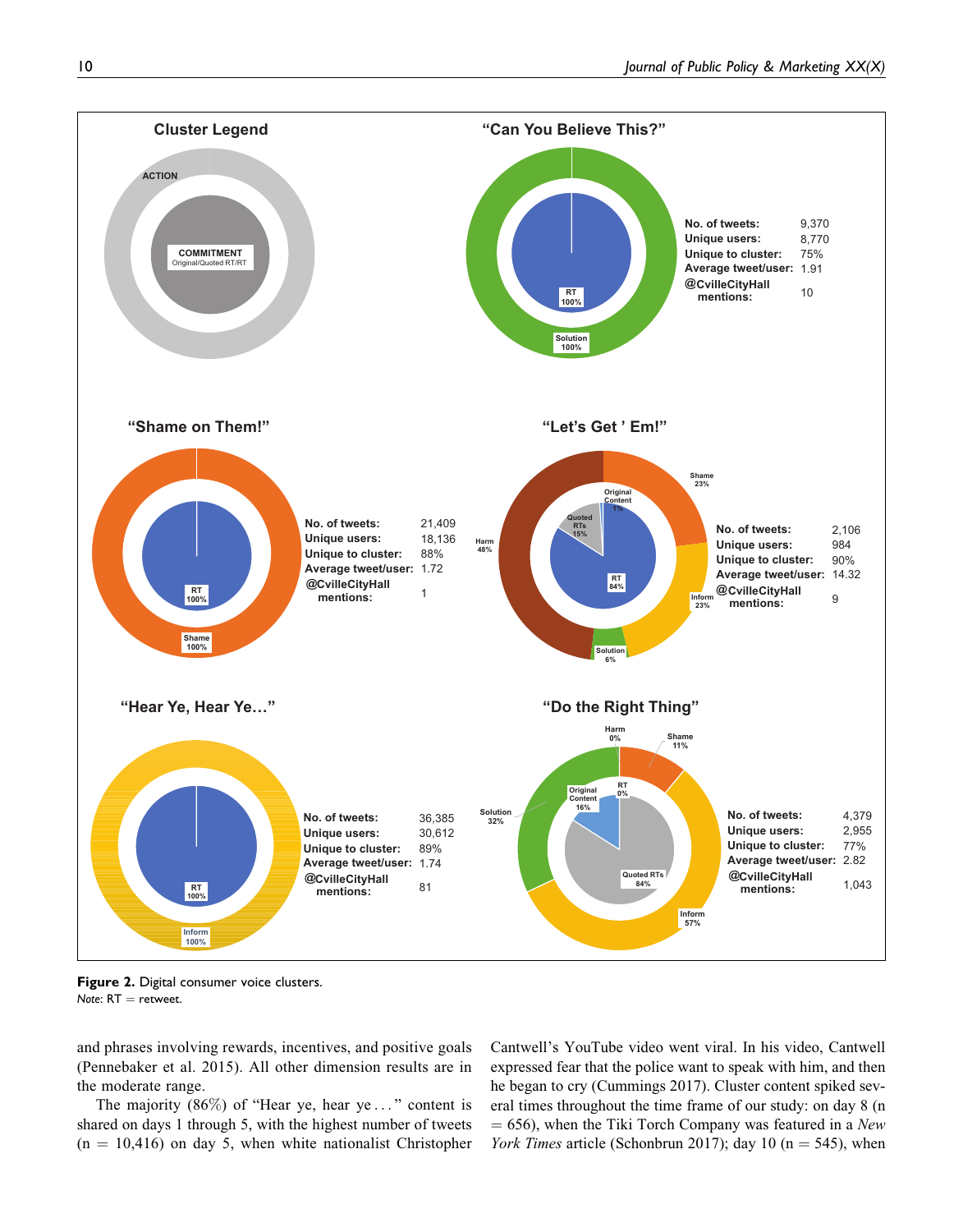

Figure 3. Frequency of #Charlottesville cluster content (shown in logarithmic scale).

thousands of leaked chats showed that white nationalists in Charlottesville had anticipated and planned for violence (Morris 2017); day 16 ( $n = 237$ ), when Alex Michael Ramos turned himself in (Elliot 2017); and day 18 ( $n = 199$ ), when Charlottesville officials and business leaders launched a new marketing campaign promoting Charlottesville as a city that "stands for love" (Mckenzie 2017).

Can you believe this? ( $n = 9,370$ ). "Can you believe this?" is the only cluster with a focus on seeking solutions, which primarily involved assisting law enforcement. This cluster fits with the restoration narrative found by Humphreys and Thompson (2014). The cluster's content reflects the highest percentages across all clusters for words related to optimism, including social (14.55) and cognitive processing (6.61). In terms of dimensions related to agency theory and power constructs, the content reflects a high volume of pronouns (9.65) indicating ingroup acceptance, in addition to high percentages of both power orientation content (6.95) and sense of fairness (1.16). Content also contained the highest percentage of words for authority vice (.37), indicating a lack of respect for authority figures and agencies.

The majority (89%) of "Can you believe this?" content is shared on days 1 through 5, with the highest number of tweets  $(n = 3,598)$  on day 3, when President Trump stated, "You also had some very fine people on both sides" (Nelson and Swanson

2017). The content spiked two additional times, including on day 15 ( $n = 87$ ), when a video went viral showing *Reveal* host Al Letson jumping in and protecting a white nationalist from attacks (*Reveal* 2017). Content also spiked on day 19 ( $n = 241$ ), when the *Washington Post* published an article in which activist Shaun King stated, "I spoke to the Charlottesville Police Department, two FBI agents, and the state police. It was surreal. The only thing they knew about the attackers was stuff they got from my [social media] timelines!" (Shapira 2017).

Let's get 'em! ( $n = 2,106$ ). The "Let's get 'em!" cluster is characterized by the high frequency of engagement (17.08 average tweets) in retweeting content associated with revenge and seeking harm. Messages in this cluster contained the lowest volume of pronouns (3.92) and words associated with power orientation (1.86), with both dimensions related to agency theory and power constructs. This cluster has the lowest percentage of words related to future focus (.3), thus reflecting low optimistic tone. This cluster fits with the reprobation narrative found by Humphreys and Thompson (2014).

The majority (82%) of "Let's get 'em!" content was shared on days 1 through 5, with the highest number of tweets ( $n =$ 664) on day 2, when counterrallies (i.e., anti–white supremacy) were held across the country (Paul and Sandoval 2017); Apple chief executive officer Tim Cook condemned white supremacy (Leswing 2017); business leaders at Merck, Under Armour,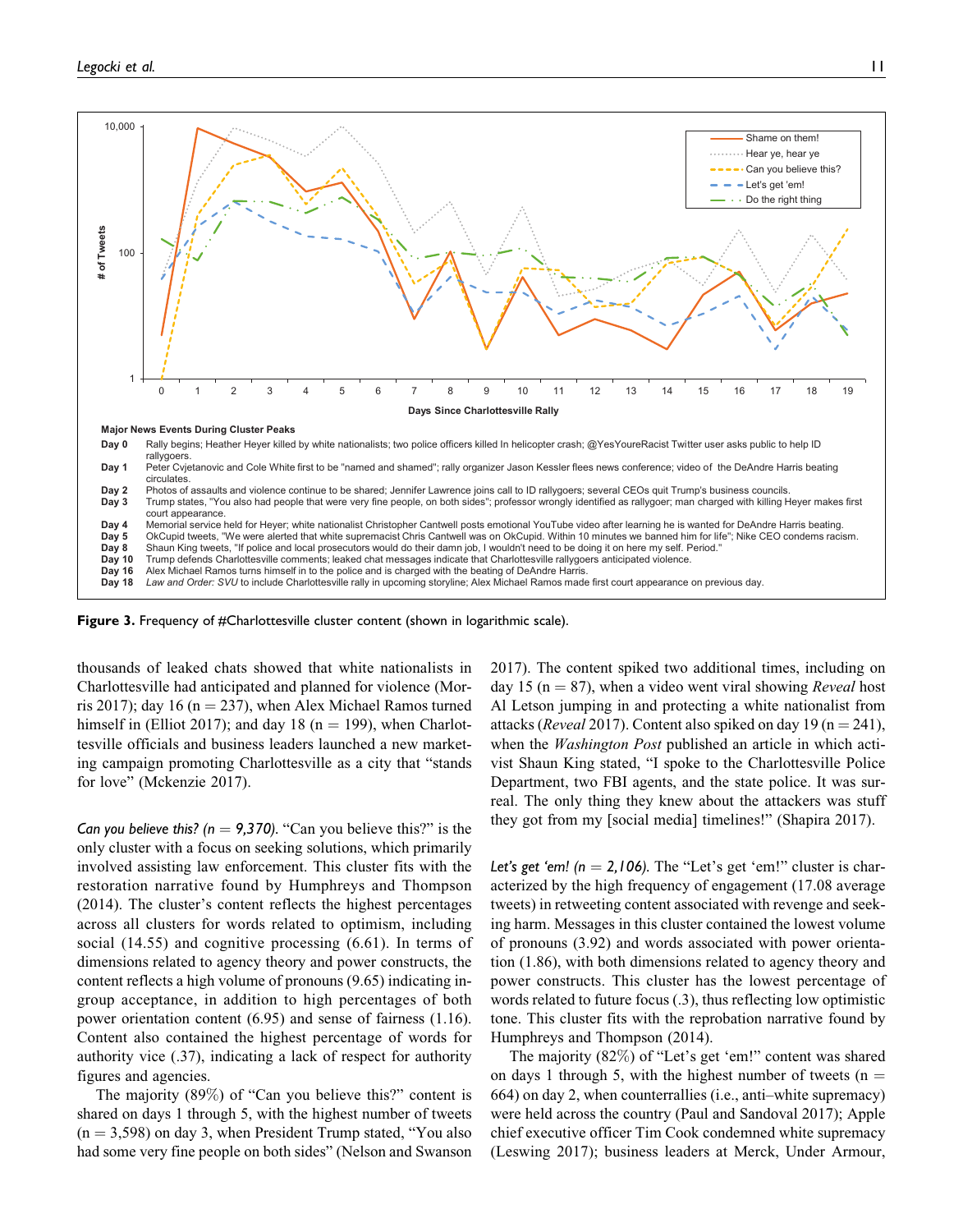Intel, Campbell Soup, General Electric, and 3M quit Trump's business councils (Los Angeles Times 2017); and Peter Tefft's father publicly denounced his son after his son was outed as a rallygoer (Chappell 2017). This cluster differs from the other clusters because the content is shared early in the event and then tapers off with no peaks or resurgence of activities.

Do the right thing ( $n = 4,379$ ). Communication in the "Do the right thing" cluster is characterized by a focus on sharing quoted retweets and original content. Messages contain the highest percentage of optimistic language related to certainty (1.15) and reward (.77) but the lowest optimistic language related to social processes (8.11). In terms of pessimismrelated words, this cluster had the lowest percentages across all clusters for anxiety  $(.51)$ , sadness  $(.44)$ , health  $(.3)$ , risk  $(.7)$ and tentativeness (1.22). Regarding the agency theory construct, this cluster contained the highest percentage of words associated with respect for authority (.5).

Seventy-one percent of the "Do the right thing" content was shared on days zero through five, with the highest number of tweets ( $n = 769$ ) on day five, when Shaun King shared seven tweets publicly identifying Alex Michael Ramos as one of the attackers of DeAndre Harris. He directed a tweet "To the Charlottesville Police Department, @TerryMcAuliffe, and the @FBI Here, I will spell out the brutality of Michael Ramos. ARREST HIM" (King 2017b). This cluster differs from other clusters because content is consistently retweeted at a rate of 80 tweets per day after day 5, with slight spikes on day 8 ( $n = 104$ ) and day 10 ( $n = 121$ ).

Overall, our cluster findings show that the news cycle was likely responsible for driving 92% of the Charlottesville tweets, especially in the clusters "Shame on them!", "Hear ye, hear ye ... ", and "Can you believe this?" More than 80% of tweets were shared during the first six days of the Charlottesville event, with a significant decrease in tweeting across all clusters beginning with day 7. News headlines that are shared online lead to continued emotional reactions by the public, who consequently demanded action by government and public officials. Interestingly, the "Let's get 'em!" cluster reflected just 3% of our total data set, yet 48% of the tweets in this cluster were coded as seeking harm, including doxxing or the public release of PII, both signs of possible troll activities. Trolls tend to go beyond normal disagreements or provocation and "instrumentalize the rhetoric of 'incivility' by deploying strategies that aim to either incite or celebrate hostility and violence" (Asenas and Hubble 2018, p. 48).

Social media platforms enable the creation of "distributed democracy efforts" and "digital neighborhoods," where active citizens assume certain government responsibilities and tasks to solve a communal problem or improve a local community (Mergel 2012). This behavior extends to Twitter when public institutions remain silent during a crisis, forcing consumers to seek out and share news and information (Medina and Diaz 2016). As seen in the "Do the right thing" cluster, consumers actively served as amateur sleuths, scouring the internet and collaborating globally to identify perpetrators of violent acts

when they perceived inactivity by the Charlottesville police department. Some consumers used Twitter to encourage brands to cease doing business with white nationalist groups present at the Charlottesville rally, whereas other consumers encouraged the same brands to resist taking actions. We find peaks in cluster activities related to brands on day two (August 14), when several chief executive officers quit Trump's business councils over his Charlottesville comments (Los Angeles Times 2017); on day 4 (August 16), when Apple donated \$1 million each to the Southern Poverty Law Center and the Anti-Defamation League (Leswing 2017); and on day 8 (August 20), when the New York Times published an article highlighting damage done to the Tiki Torch brand (Schonbrun 2017).

#### **Discussion**

Consumers exercise their power in many ways, including exit and use of voice. Early research in consumer behavior focused on consumer satisfaction and dissatisfaction, examining how consumers behave when dissatisfied with a good or service (e.g., Oliver and DeSarbo 1988). Researchers have also examined consumer boycott motivation and behavior (Klein, Smith, and John 2004), including recent research on consumer communication about boycotts via Twitter (Makarem and Jae 2016). Indeed, previous research on agency relations in marketing settings has focused on product choice or on boycotts (e.g., Zureik and Mowshowitz 2005). With our research, we highlight Twitter use as a means of utilizing individual and collective power through consumer voice when people respond to a perceived service failure. The five clusters illustrate the relationship between (public) service failures and consumer activism. We suggest managerial actions and recommended responses, as shown in Figure 4.

In the Charlottesville incident, the government failed to fulfill the obligations of an agent, thus motivating some citizen-consumers (principals) to act as de facto police, utilizing social media as their medium and their voices as their weaponry. We believe this pattern can be repeated as the result of a service failure involving any type of organization. When an agent accrues information and applies an understanding for environmental uncertainty, there is a movement toward role reversal between principal and agent. "Those armed with power and the capacities of decision-making become themselves subjected to the authority of the rectification procedures they previously applied" (Ebrahim and Weisband 2007, p. 6). In such acts, the principals work to rebuild equilibrium in what Humphreys and Thompson (2014) refer to as "just-world coping."

Some citizens sought to identify and publicly shame any and every white nationalist in attendance at the rally, whether they committed a crime or not. Others focused on identifying only the white nationalists seen in photos and videos committing violent acts. While thousands of Twitter users participated in identification efforts by circulating photos and videos of perceived wrongdoers, activist Shaun King funneled digital evidence directly to the Charlottesville Police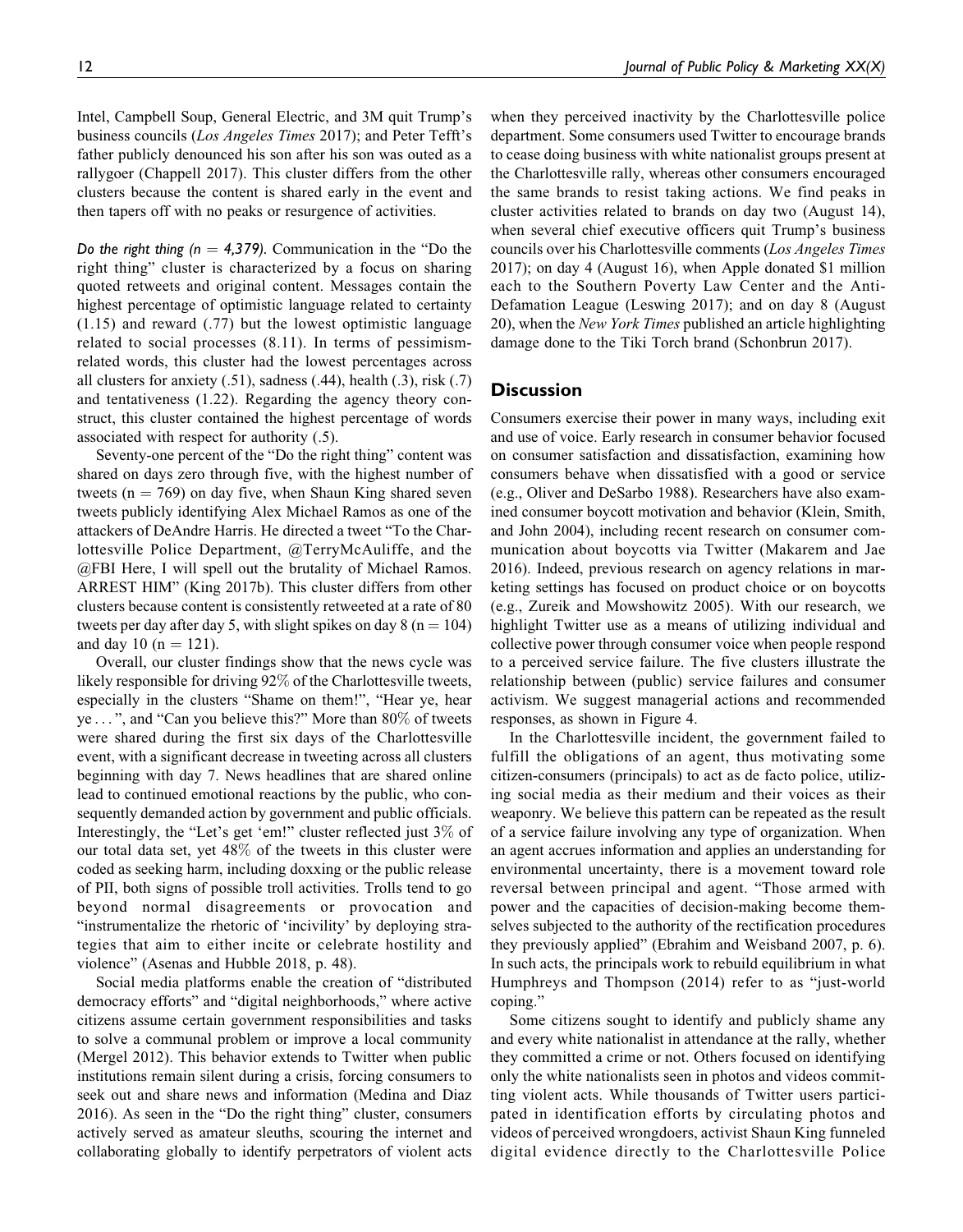

Figure 4. Public service failures and digital vigilantism: consumer commitment/action and policy response.

Department. King became one of the most powerful voices on Twitter, holding law enforcement accountable. While shaming and demanding justice appear to be dichotomous behaviors, the desire to enforce social norms can motivate both helpful and harmful actions.

While engaged citizens sought different outcomes, those engaged in doxxing contributed to privacy violations and breaches of fundamental rights using an approach that Trottier (2017) calls "weaponized visibility" (p. 55). By publicly collaborating on the Twitter platform to identify Unite the Right rally participants, citizens created unwanted, highly visible content with a lasting permanence on the internet and shamed those involved in the rally. Although privacy is accepted as one's right "to determine for themselves what they want to keep private and what they want—or need—to reveal" (Westin 1966, p. 1210), the right to privacy is not as clear in cases where publicly available information is used to identify or cause harm to others. In this case, the Charlottesville incident demonstrates the struggle between the positive use of digital media to access information, collaborate, and build communities with the negative consequences of weaponizing publicly available information for digital vigilantism. Digital vigilantes in this case used their power of voice to exert control over personal information about the rally participants, an effort made easier with the proliferation of two-way social media technologies. In the public's use of Twitter to disclose PII to embarrass and punish the white supremacist rally participants, the people who "transgressed and violated social norms in the first place have now themselves become transgressor-victims" (Cheung 2014, p. 310).

Digital vigilantism can occur from many sides of a debate. As our Charlottesville sample shows, tweets were collected from users expressing differing political and social ideologies, but many citizens agreed that the Charlottesville elected officials and public services, the police department in particular, failed them. Some digital vigilantes tried to correct for the failure through the content of their tweets, sharing information to help the police and the city fulfill their obligations to the citizenry. Our results indicate consumers are highly motivated to resolve perceived breaches in the principal-agent relationship. Whereas previous agency research has assumed power asymmetry between parties, our results indicate that consumers are willing to use their power not just to voice displeasure but also to help resolve agency failure. In the case of the Unite the Right rally, consumer-citizens were helping law enforcement follow through with their service obligation to the community by identifying personal information about members of the altright rally participants based on pictures and videos of the participants. Thus, doxxing was used beyond voicing displeasure by citizen-consumers. It was also used to help the police complete their agency obligation to protect the security of citizens. Our findings thus introduce doxxing as a means for digital vigilantes to correct for agent performance failure.

## Implications for Policy and Practice

Our study fills a gap in knowledge and helps understand how citizens use social media platforms to converse with public agencies. By defining how the public responds during a perceived break in an agency relationship, public managers can develop appropriate monitoring and implementation strategies. User-generated content can serve as alerts when disasters occur closer to home by providing a critical voice outside the silo or organization when traditional warning systems have failed (Leavey 2013). Knowing how citizens will act on social media will, ideally, mitigate knee-jerk responses to angry Twitter mobs. Policies created in knee jerk response to a forced choice situation as that created by angry public sentiment tend to be short-lived and are frequently amended after public backlash shifts elsewhere (Lodge and Hood 2002). This dynamic between government, citizens, and the content created and shared on social media platforms is complex and, to date, extremely understudied (Medaglia and Zheng 2017).

As social media becomes an increasing means of power for consumer voice, it is critical for organizations to engage in social listening and take part in constructive conversations.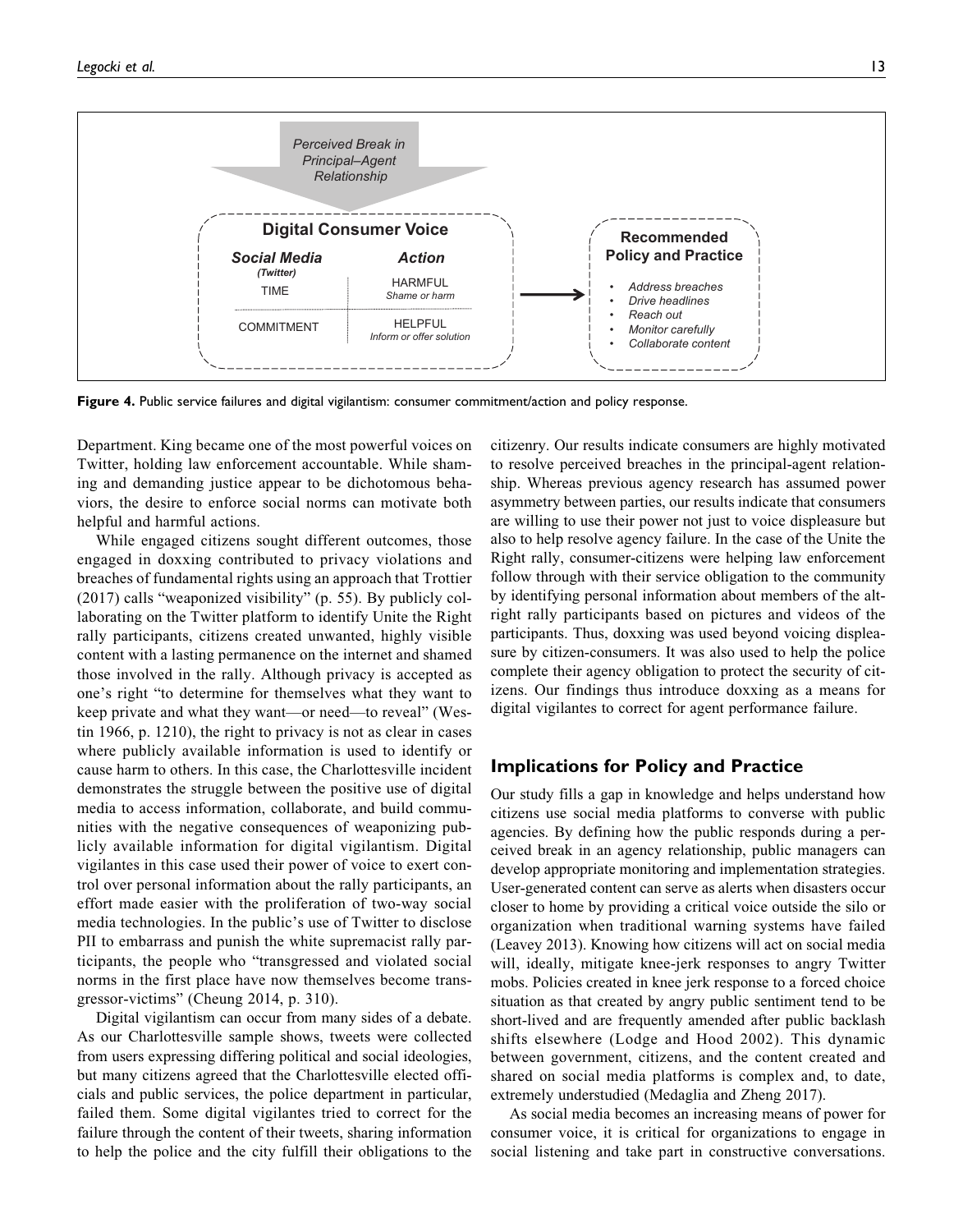This was exemplified by the lack of social media presence of the police department during the Charlottesville event and the apparent frustration people felt and expressed on Twitter. Yet nearly half of local agencies forgo social media (Bonsón et al. 2012), nonprofits face similar challenges responding to online comments and questions, and more than a third (38%) of small businesses with fewer than 500 employees do not use social media (McKeon 2019).

Citizens turn to social media platforms when public and private organizations fail (Leavey 2013). As a result, information and communication technologies such as social media platforms can serve as valuable early warning systems and provide an alternative perspective outside the public agency silo. To realize the benefits of social media, organizations need to invest in and manage a robust social media program capable of listening, harnessing, and reacting to community feedback.

While our research focuses on how individuals interacted with other consumers, and the service provider in this case included local government officials, our analysis is relevant to marketers of other services and goods. We believe there are several key takeaways for organizations to consider when adopting social media monitoring programs and/or creating social media accounts to interact with the public. Our analysis of this incident reveals the challenges facing public service providers and organizations in a variety of service encounters that may be perceived as failures and offers potential methods for addressing digital vigilantism. In Table 3, we describe cluster characteristics on the basis of time, commitment (content type), number of hashtags, and expression of voice (optimism, pessimism, agency, and power constructs) then provide example tweets to illustrate each cluster. Next, we outline the associated challenges based on our analysis. Finally, we delineate responses for each cluster to help public service agencies and other organizations employ preventative and proactive measures to similar events and conversations. We recommend that organizations do the following:

- Step Up and quickly address breaches in service expectations in response to digital consumer voices representing "Shame on them!"
- Make News by driving headlines to provide corrective information for digital consumer voices characterizing "Hear ye, hear ye ... " while identifying and avoiding disinformation.
- Be Their Solution and reach out to influencers to drive the narrative online with digital consumer voices exemplifying "Can you believe this?"
- Investigate to Intercede by monitoring for civil and legal issues with digital consumer voices personifying "Let's get 'em!" Voices in this cluster may pose actual threats to safety; therefore, content moderation by social media platforms is also important, as noted with Twitter's recent automated approach of flagging abusive content (Kastrenakes 2019).
- Engage with Influencers and collaborate to correct content for digital consumer voices typifying "Do the

right thing." As Fred Rogers is famous for saying, "Look for the helpers."

Legal experts surmise that public vigilantism will continue if public trust in community services continues to erode when organizations and services—police in particular—have inadequate resources to follow up on cases (Parkin 2016). Furthermore, high levels of public support for vigilantism correlate with low police responsiveness (Haas, De Keijser, and Bruinsma 2014). This is an important issue for understanding consumer voice from a citizen perspective as well as understanding how consumer anger with public agencies (law enforcement, in this case) can lead to digital vigilantism. Social media platforms are also facing extreme challenges with individuals' first amendment rights and content moderation. This study demonstrates that the power of digital consumer voice is an important issue facing marketing and policy in organizations.

## Limitations and Future Research

In our research, we examined consumer digital vigilantism resulting from one break in principals' expectations of agent actions and outcomes. We welcome replication of these findings across similar and different circumstances to determine whether consumer power of voice is expressed using the same five types of content. Of particular interest is the generalizability of the results beyond public services to include business relationships as well as the replication of the pattern of active digital vigilantism across the five types of consumer voice. In mass, our findings suggest that the pattern of consumer voice follows a skewed distribution, with increasing activity soon after a negative break in consumer expectations and then the activity reduces after the first week.

Our work demonstrates that a break in a principal–agent relationship likely motivates citizens to seek solutions and to create and share content in support of doing the right thing. Digital vigilante influencers such as Shaun King and @YesYoureRacist played a significant role in the diffusion of messages calling for, and leading to, solutions. This was demonstrated by Twitter conversations utilizing a handful of hashtags (#Charlottesville, #CvilleAug12, #CvilleCity-Hall, #GoodNightAltRight, or #ExposetheAltRight). When examined in other contexts, will the influencers also actively call for solutions, and will followers act on those calls for action with retweets of the appeals? Are followers more likely to take action when the online conversation is highly hashtagged? If so, research on early identification of influencers, trending hashtags, and useful intervention strategies is warranted.

A symbiotic relationship between consumer voice and media coverage merits further examination. Consumers were following the news, and spikes in some types of messages (clusters) were exhibited in response to particular types of media stories. In addition, the media noticed some of the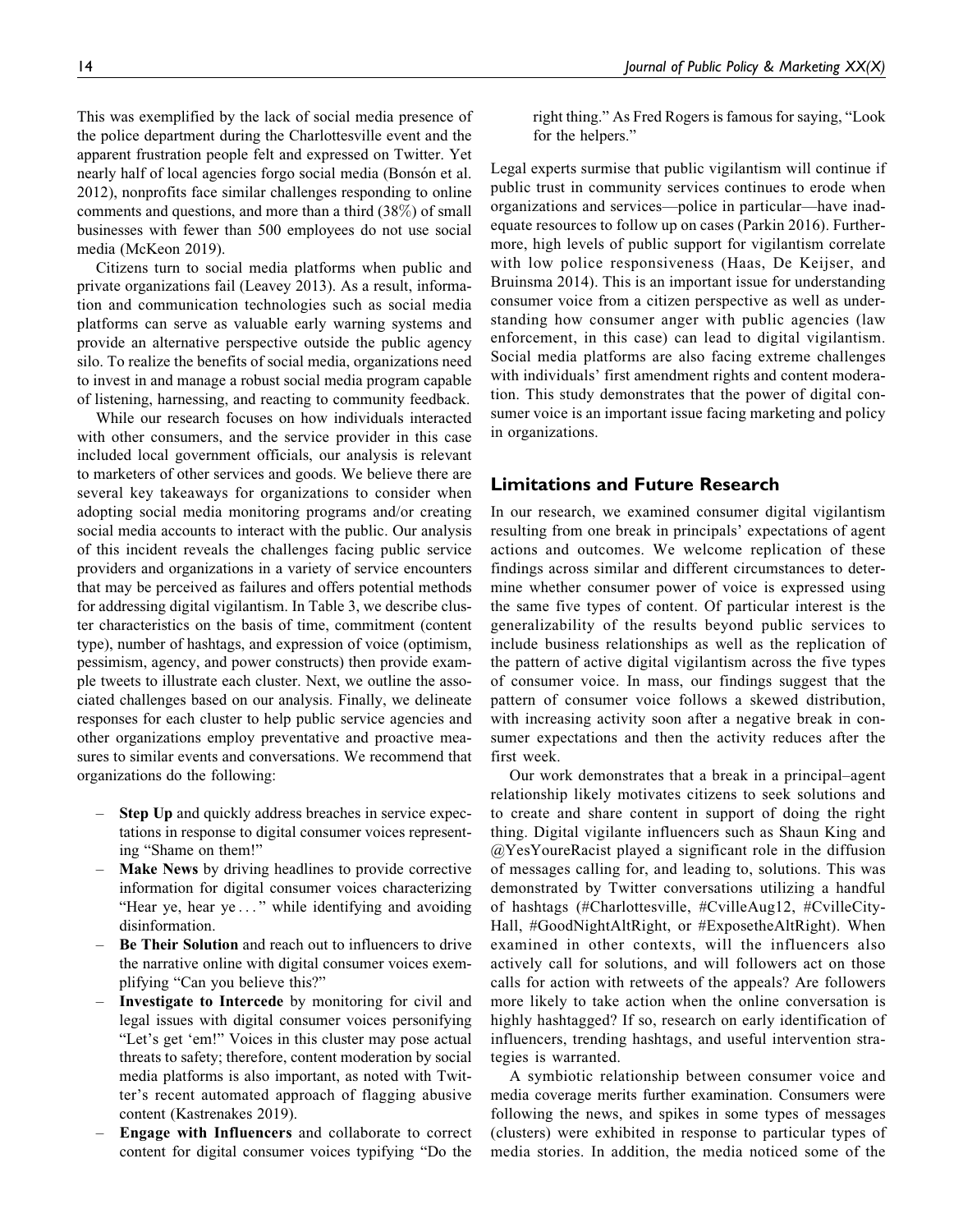#### Table 3. Challenges and Recommended Responses.

| Cluster                                                   | Time, Commitment,<br>and Expression of Voice                                                                                                                                                                                                                                                                                                                                                                                                                                                                                                                                                                                                                                | Challenges/Issues                                                                                                                                                                                                                                                                                                    | Recommended Response                                                                                   |
|-----------------------------------------------------------|-----------------------------------------------------------------------------------------------------------------------------------------------------------------------------------------------------------------------------------------------------------------------------------------------------------------------------------------------------------------------------------------------------------------------------------------------------------------------------------------------------------------------------------------------------------------------------------------------------------------------------------------------------------------------------|----------------------------------------------------------------------------------------------------------------------------------------------------------------------------------------------------------------------------------------------------------------------------------------------------------------------|--------------------------------------------------------------------------------------------------------|
| "Shame on them!"                                          | • Solely retweets<br>$(n = 21,409; 29\%)$ of data set) • Content is 100% focused on harmful<br>intent of shaming<br>• Most cluster content was shared on day • Uncertain veracity and validity of<br>one (9,643 tweets)<br>• Lowest amount of pessimistic language<br>$(.73^a)$<br>• 2.24 hashtags used in tweets<br>• EXAMPLE: "RT The guy that organized<br>that White supremacist rally in<br>#Charlottesville gets ran off during a<br>press conference"                                                                                                                                                                                                                | • Legal issues (slander, privacy<br>violations)<br>• Twitter not liable for any content<br>information<br>• Emotional issues fuel citizen<br>demands for policy maker action<br>• Content created in reaction to<br>news headlines and trending<br><b>Twitter topics</b>                                             | <b>STEP UP</b><br>Address breaches in<br>expectations                                                  |
| "Hear ye, Hear ye…"                                       | • Solely retweets<br>$(n = 36,385; 49\%)$ of data set) • Content is 100% focused on helpful<br>intent of informing<br>• Most cluster content was shared on day • Emotional issues fuel citizen<br>five (10,416 tweets)<br>• 1.59 hashtags used in tweets.<br>• EXAMPLE: "RT Berlin Stands with<br>Charlottesville demonstration tonight<br>before the Brandenburg Gate"                                                                                                                                                                                                                                                                                                     | • Neutral parties<br>• Uncertain veracity and validity of<br>information<br>demands for policy maker action<br>• Content created in reaction to<br>news headlines and trending<br><b>Twitter topics</b>                                                                                                              | <b>MAKE NEWS</b><br>Drive headlines with<br>corrective information<br>(prevent<br>disinformation)      |
| "Can you believe this?"<br>$(n = 9,370; 13%$ of data set) | • Solely retweets<br>• Content is 100% focused on helpful<br>intent of solution seeking<br>• Most cluster content was shared on day<br>three $(3,598$ tweets)<br>• Highest amount of optimism language<br>$(23.75^{\circ})$<br>• Highest amount of words related to<br>agency theory and power constructs<br>$(19.14^a)$<br>• 1.79 hashtags used in tweets<br>• EXAMPLE: "RT @ShaunKing:<br><b>WARNING.</b> Criminal evidence. The<br>vicious criminal assault of Deandre<br>Harris by white supremacists. The<br>clearest video. ARREST THESE MEN.<br>#Charlottesville"                                                                                                    | • Uncertain veracity and validity of<br>information<br>• Emotional issues fuel citizen<br>demands for policy maker action.<br>• Legal issues related to retweeting<br>PII in effort to seek solutions<br>• Content created in reaction to<br>news headlines and trending<br><b>Twitter topics</b>                    | <b>BE THEIR SOLUTION</b><br>Reach out to influencers to<br>drive narrative                             |
| "Let's get 'em!"<br>$(n = 2,106; 3%$ of data set)         | • Mix of retweets (84%), quoted retweets • Uncertain veracity and validity of<br>$(15%)$ and original content $(1%)$<br>• Content focuses strongly on harm (48%) • Potentially dangerous group during Monitor for civil and legal<br>and shaming (23%)<br>• Most cluster content was shared on day • Civil and criminal legal issues<br>two (664 tweets)<br>• Lowest amount of optimism language<br>(14.89)<br>• Lowest amount of words related to<br>agency theory and power constructs<br>(6.67 <sup>a</sup> )<br>• 2.26 hashtags used in tweets<br>• EXAMPLE: "RT w/comment If you can't<br>punch a Nazi, dox one #Charlottesville" • Managing trolls and misinformation | information<br>event<br>(slander, threats privacy violations)<br>• Twitter not liable for any content<br>• May be perceived as trolls by<br>potentially provoking others<br>• Higher content visibility due to<br>number of hashtags (2.26 per<br>tweet) used and high frequency<br>(14.32)<br>can be time consuming | <b>INVESTIGATE TO</b><br><b>INTERCEDE</b><br>issues (e.g., slander,<br>threats, privacy<br>violations) |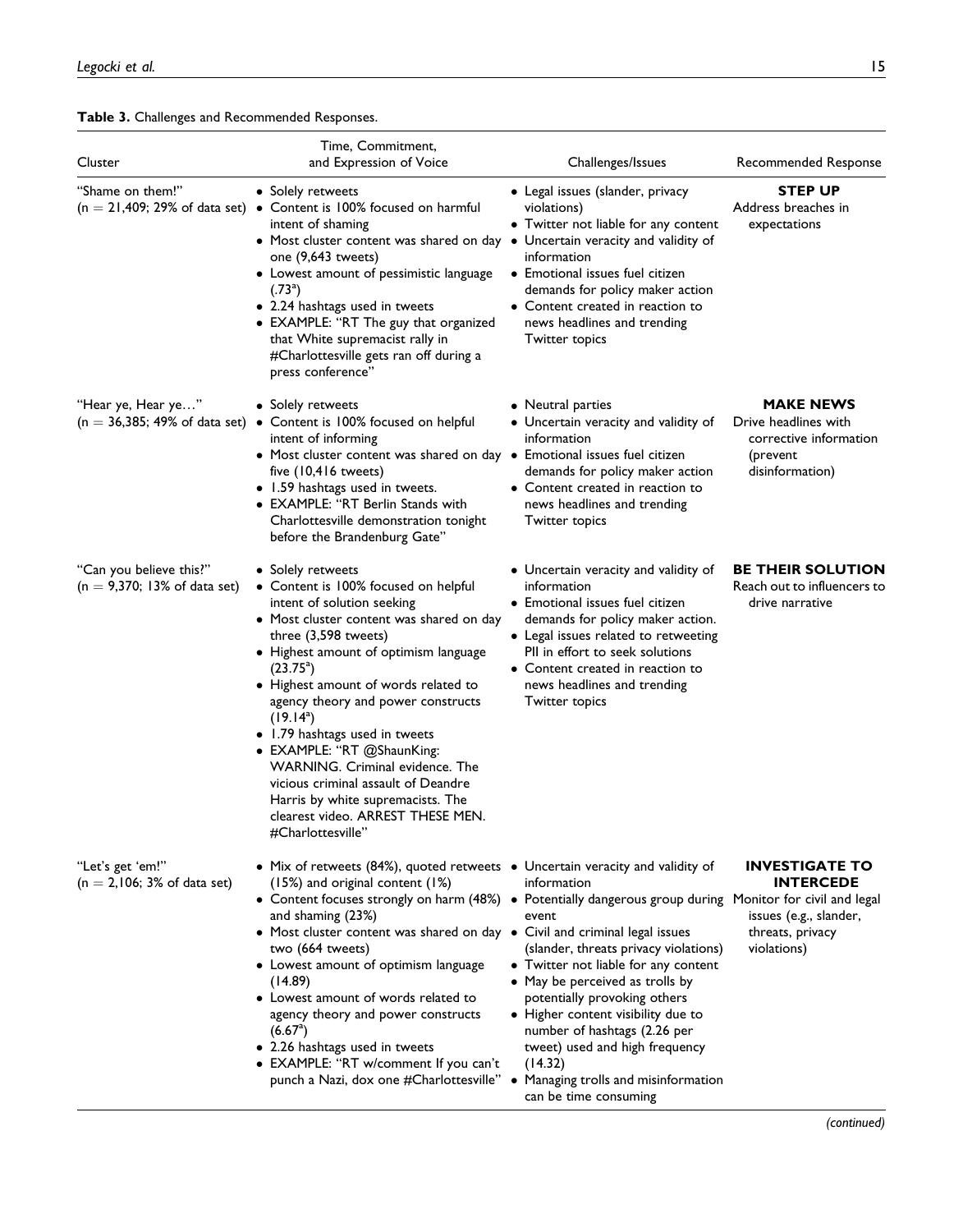#### Table 3. (continued)

| Cluster                                               | Time. Commitment.<br>and Expression of Voice                                                                                                                                                                                                                                                                                                                                       | Challenges/Issues                                                                                                                                                                                                                                                                                                                    | Recommended Response                                                           |
|-------------------------------------------------------|------------------------------------------------------------------------------------------------------------------------------------------------------------------------------------------------------------------------------------------------------------------------------------------------------------------------------------------------------------------------------------|--------------------------------------------------------------------------------------------------------------------------------------------------------------------------------------------------------------------------------------------------------------------------------------------------------------------------------------|--------------------------------------------------------------------------------|
| "Do the right thing"<br>$(n = 4,379; 6%$ of data set) | No retweets, only quoted retweets (84%)<br>or original content (16%)<br>Content focuses on informing (57%) and<br>solution seeking (32%)<br>Most cluster content shared on day five<br>(769 tweets)<br>Highest amount of pessimism language<br>(3.16)<br>2.04 hashtags used in tweets<br>EXAMPLE: "@CvilleCityHall Please<br>forward to police: Driver: http://bit.ly/3<br>2cpxLi" | • Uncertain veracity and validity of<br>information<br>• Civil and criminal legal issues<br>(slander, threats, privacy violations,<br>mistaken identity)<br>• Twitter not liable for any content<br>• Most useful group for public<br>service providers as source of<br>content shared by others<br>(influencers and opinion makers) | <b>ENGAGE WITH</b><br><b>INFLUENCERS</b><br>Collaborate for correct<br>content |

<sup>a</sup>Measured as the percentage of words related to a LIWC dimension.

consumer vigilantism and, in some cases, became investigative partners in the calls to action. We did not delve into the details of these reciprocal relationships in this study, so additional research from an agenda-setting perspective could be useful to determine if news or the type of news organization (including political affiliation) drives Twitter volume or vice versa. Also, source credibility is increasingly an issue for social media platforms and consumers.

Next, we noted previously that social media use is not common among public service providers and small businesses. When the primary source of their displeasure was not available to consumers on Twitter, we found that consumers communicated using a proxy agent. Because the Charlottesville Police Department did not have a Twitter account, citizen-consumers tagged the Charlottesville City Hall. Potential future research questions involve the ways in which consumers determine proxy agents and how communication with and about the proxies may differ from communication with agents of primary interest. Finally, we recommend that future research address changes and updates to social media platforms, such as guidelines designed to combat disinformation and harassment or limitations on public viewing of participation and engagement on the platforms (Hu 2019).

#### Acknowledgments

The authors thank the helpful and constructive feedback from the JPPM review team, which led to an improved manuscript. They also thank California State University Northridge undergraduate research assistant Taylor La Carriere for her contribution.

#### Associate Editor

M. Paula Fitzgerald

#### Declaration of Conflicting Interests

The author(s) declared no potential conflicts of interest with respect to the research, authorship, and/or publication of this article.

#### Funding

The author(s) received no financial support for the research, authorship, and/or publication of this article.

#### References

- Anderson, Erin and Richard L. Oliver (1987), "Perspectives on Behavior-Based Versus Outcome-Based Salesforce Control Systems," Journal of Marketing, 51 (4), 76-88.
- Arvidsson, Adam and Alessandro Caliandro (2016), "Brand Public," Journal of Consumer Research, 42 (5), 727–48.
- Asenas, Jennifer J. and Brittany Hubble (2018), "Trolling Free Speech Rallies: Social Media Practices and the (Un) Democratic Spectacle of Dissent," Taboo: The Journal of Culture and Education, 17 (2), 36-53.
- Bergen, Mark, Shantanu Dutta, and Orville C. Walker Jr. (1992), "Agency Relationships in Marketing: A Review of the Implications and Applications of Agency and Related Theories," Journal of Marketing, 56 (3), 1–24.
- Berger, J.M. (2018), "The Alt-Right Twitter Census: Defining and Describing the Audience for Alt-Right Content on Twitter," VOX-Pol (October 15), [http://bit.ly/2JQrUNh.](http://bit.ly/2JQrUNh)
- Bonsón, Enrique, Lourdes Torres, Sonia Royo, and Francisco Flores (2012), "Local e-Government 2.0: Social Media and Corporate Transparency in Municipalities," Government Information Quarterly, 29 (2), 123–32.
- Bortolotti, Lisa (2018), "Optimism, Agency, and Success," Ethical Theory and Moral Practice, 21 (3), 521–35.
- Bruns, Axel and Jean Burgess (2015), "Twitter Hashtags from Ad Hoc to Calculated Publics," in Hashtag Publics: The Power & Politics of Discursive Networks, Nathan Rambukkana, ed. New York: Peter Lang, 13–28.
- Carver, Charles S. and Michael F. Scheier (2009), "Action, Affect, and Two-Mode Models of Functioning," in Oxford Handbook of Human Action, Ezequiel Morsella and Peter Gollwitzer, eds. New York: Oxford University Press, 298–327.
- Chan, Haksin and Lisa C. Wan (2008), "Consumer Responses to Service Failures: A Resource Preference Model of Cultural Influences," Journal of International Marketing, 16 (1), 72–97.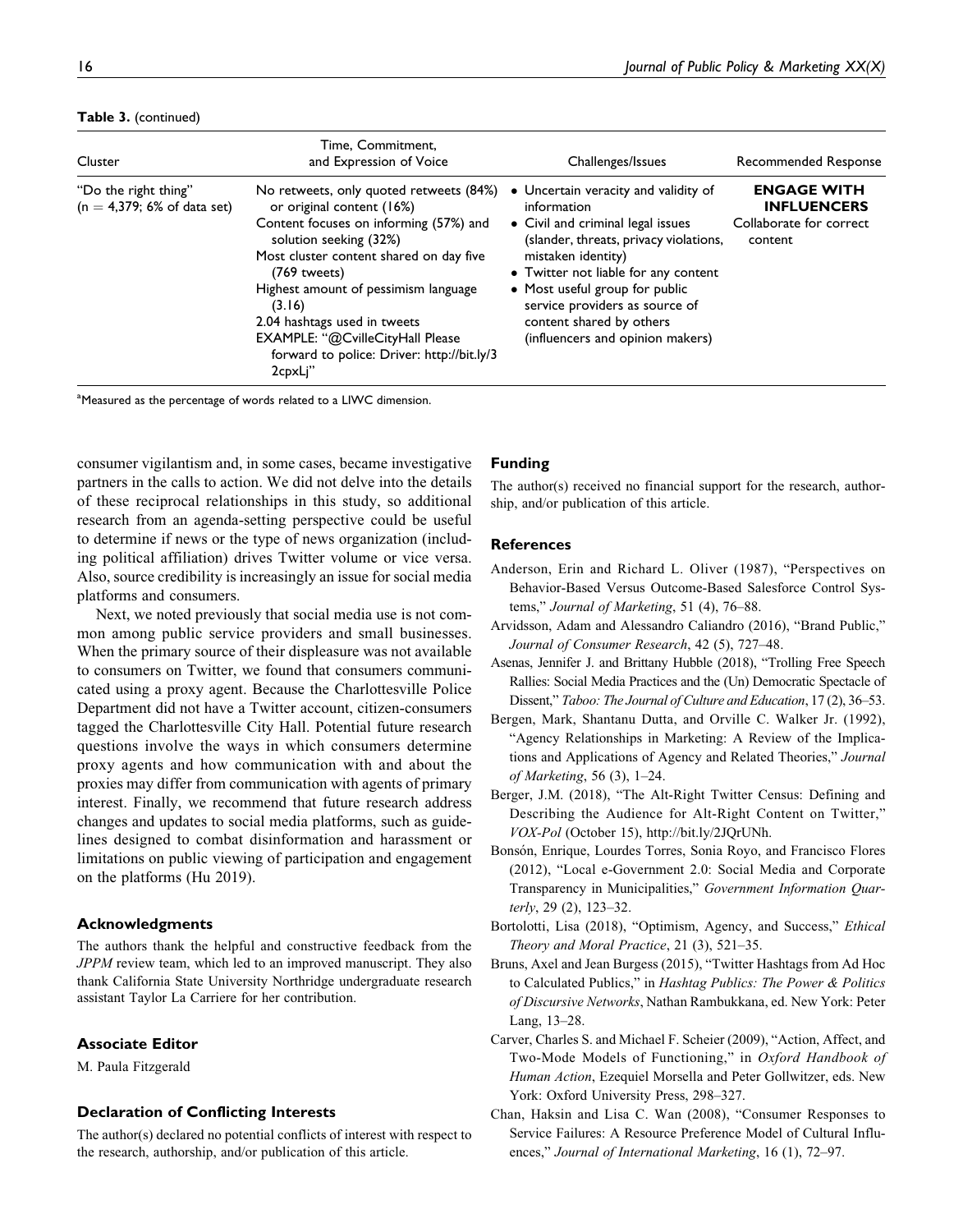- Chaney, Damien (2019), "A Principal–Agent Perspective on Consumer Co-Production: Crowdfunding and the Redefinition of Consumer Power," Technological Forecasting and Social Change, 141, 74–84.
- Chang, Edward C., Thomas J. D'Zurilla, and Albert Maydeu-Olivares (1994), "Assessing the Dimensionality of Optimism and Pessimism Using a Multimeasure Approach," Cognitive Therapy and Research, 18 (2), 143–60.
- Chappell, Bill (2017), "After Son Is ID'd At Supremacist Rally, His Father Responds Publicly," NPR (August 15), [https://n.pr/2W3](https://n.pr/2W3HSYC) [HSYC.](https://n.pr/2W3HSYC)
- Chatfield, Akemi Takeoka and Christopher G. Reddick (2015), "Understanding Risk Communication Gaps Through E-Government Website and Twitter Hashtag Content Analyses: The Case of Indonesia's Mt. Sinabung Eruption," Journal of Homeland Security and Emergency Management, 12 (2), 351–85.
- Cheung, Anne S.Y. (2014), "Revisiting Privacy and Dignity: Online Shaming in the Global E-Village," Laws, 3 (2), 301–26.
- Christophe, Véronique, Gérald Delelis, Pascal Antoine, and Jean-Louis Nandrino (2008), "Motives for Secondary Social Sharing of Emotions," Psychological Reports, 103 (1), 11–22.
- Coleman, Gabriella (2012), "Beacons of Freedom," Digital Frontiers, 41 (4), 62–71.
- Constantinides, Efthymios and Stefan J. Fountain (2008), "Web 2.0: Conceptual Foundations and Marketing Issues," Journal of Direct, Data and Digital Marketing Practice, 9 (3), 231–44.
- Creswell, John W. (2015), 30 Essential Skills for the Qualitative Researcher. Thousand Oaks, CA: SAGE Publications.
- Cross, Kathleen, Shane Gunster, Marcelina Piotrowski, and Shannon Daub (2015), News Media and Climate Politics: Civic Engagement and Political Efficacy in a Climate of Reluctant Cynicism. Vancouver: Canadian Centre for Policy Alternatives-BC Office.
- Cummings, William (2017), "Neo-Nazi Featured on Vice News Cries in Fear in Online Video," USA Today (August 17), [http://bit.ly/3](http://bit.ly/31Al5EZ) [1Al5EZ.](http://bit.ly/31Al5EZ)
- Dolnicar, Sara, Bettina Grün, Friedrich Leisch, and Kathrin Schmidt (2014), "Required Sample Sizes for Data-Driven Market Segmentation Analyses in Tourism," Journal of Travel Research 53 (3), 296–306.
- Douglas, David M. (2016), "Doxing: A Conceptual Analysis," Ethics and Information Technology, 18 (3), 199–210.
- Ebrahim, Alnoor and Edward Weisband (2007), Global Accountabilities: Participation, Pluralism and Public Ethics. Cambridge, UK: Cambridge University Press.
- Elliot, Richard (2017), "Marietta Man Accused in Charlottesville Beating Turns Himself In," WSB-TV 2 ABC (August 29), [http://](http://bit.ly/2PcLJ4c) [bit.ly/2PcLJ4c](http://bit.ly/2PcLJ4c).
- Galinsky, Adam D., Deborah H. Gruenfeld, and Joe C. Magee (2003), "From Power to Action," Journal of Personality and Social Psychology, 85 (3), 453–66.
- Garcia, David and Bernard Rimé (2019), "Collective Emotions and Social Resilience in the Digital Traces After a Terrorist Attack," Psychological Science, 30 (4), 617–28.
- Garten, Justin, Reihane Boghrati, Joe Hoover, Kate M. Johnson, and Morteza Dehghani (2016), "Morality Between the Lines:

Detecting Moral Sentiment in Text," in Proceedings of IJCAI Workshop on Computational Modeling of Attitudes, New York (July 9–15),<http://bit.ly/2y9Gusl.>

- Gerbaudo, Paolo (2012), Tweets and the Streets: Social Media and Contemporary Activism. London: Pluto Press.
- Goddard, Cliff (2011), Semantic Analysis: A Practical Introduction. New York: Oxford University Press.
- Graham, Jesse, Jonathan Haidt, and Brian A. Nosek (2009), "Liberals and Conservatives Rely on Different Sets of Moral Foundations," Journal of Personality and Social Psychology, 96 (5), 1029–46.
- Haas, Nicole E., Jan W. de Keijser, and Gerben J.N. Bruinsma (2014), "Public Support for Vigilantism, Confidence in Police and Police Responsiveness," Policing and Society, 24 (2), 224–41.
- Hajli, Nick and Julian Sims (2015), "Social Commerce: The Transfer of Power from Sellers to Buyers," Technological Forecasting and Social Change, 94, 350–58.
- Heaphy, Timothy J. (2017), "Final Report: Independent Review of the 2017 Protest Events in Charlottesville, Virginia," Hunton & Williams LLP (November 24), [https://www.charlottesville.org/home/](https://www.charlottesville.org/home/showdocument?id=59691) [showdocument?id](https://www.charlottesville.org/home/showdocument?id=59691)=[59691.](https://www.charlottesville.org/home/showdocument?id=59691)
- Heim, Joe (2017), "Recounting a Day of Rage, Hate, Violence and Death," The Washington Post (August 14), [https://wapo.st/3](https://wapo.st/310yNBn) [10yNBn](https://wapo.st/310yNBn).
- Hewett, Kelly, William Rand, Roland T. Rust, and Harald J. van Heerde (2016), "Brand Buzz in the Echoverse," Journal of Marketing, 80 (3), 1–24.
- Hiemer, Julia and Andrea E. Abele (2012), "High Power = Motivation? Low Power  $=$  Situation? The Impact of Power, Power Stability and Power Motivation on Risk-Taking," Personality and Individual Differences, 53 (4), 486–90.
- Hirschman, Albert O. (1970a), "'Exit, Voice, and Loyalty': Further Reflections and a Survey of Recent Contributions," Information (International Social Science Council), 13 (1), 7–26.
- Hirschman, Albert O. (1970b), Exit, Voice, and Loyalty: Responses to Decline in Firms, Organizations, and States, Vol. 25. Cambridge, MA: Harvard University Press.
- Hu, Jane C. (2019), "Beware More Closed-Off Conversations on Twitter," Slate (November 19), [http://bit.ly/2PSwlbZ.](http://bit.ly/2PSwlbZ)
- Huefner, Jonathan and H. Keith Hunt (2000), "Consumer Retaliation as a Response to Dissatisfaction," Journal of Consumer Satisfaction, Dissatisfaction and Complaining Behavior, 13, 61–82.
- Humphreys, Ashlee and Craig J. Thompson (2014), "Branding Disaster: Reestablishing Trust Through the Ideological Containment of Systemic Risk Anxieties," Journal of Consumer Research, 41 (4), 877–910.
- Humphreys, Ashlee and Rebecca Jen-Hui Wang (2017), "Automated Text Analysis for Consumer Research," Journal of Consumer Research, 44 (6), 1274–1306.
- Jacquet, Jennifer (2016), Is Shame Necessary?: New Uses for an Old Tool. New York: Vintage.
- Jahng, Mi Rosie and Namyeon Lee (2018), "When Scientists Tweet for Social Changes: Dialogic Communication and Collective Mobilization Strategies by Flint Water Study Scientists on Twitter," Science Communication, 40 (1), 89–108.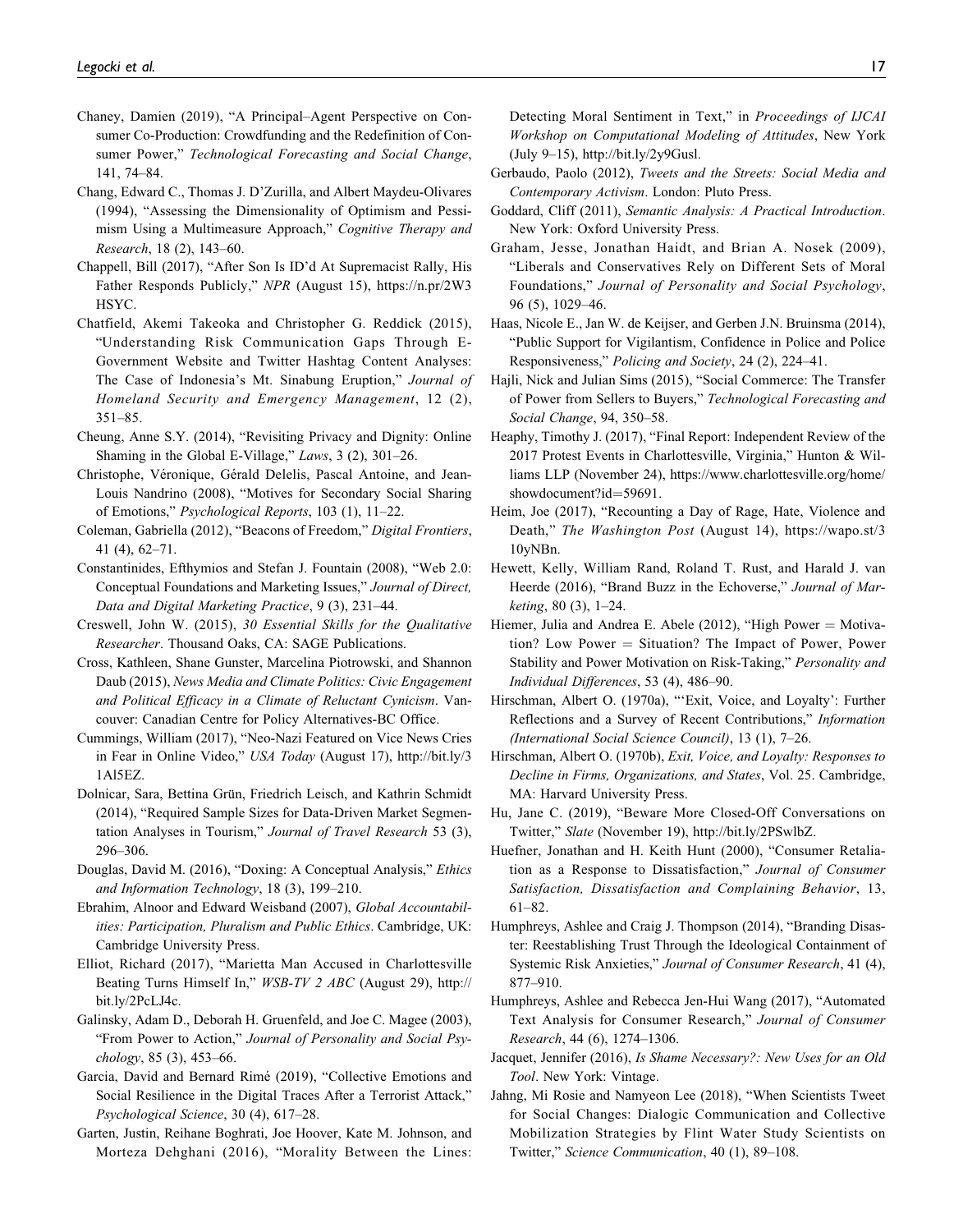- Jensen, Michael C. and William H. Meckling (1976), "Theory of the Firm: Managerial Behavior, Agency Costs & Ownership Structure," Journal of Financial Economics, 3 (4), 305–60.
- Kastrenakes, Jason (2019), "Twitter Says It Now Removes Half of All Abusive Tweets Before Users Report Them," The Verge (October 24),<http://bit.ly/2pRHfFs>.
- Keltner, Dacher, Deborah H. Gruenfeld, and Cameron Anderson (2003), "Power, Approach and Inhibition," Psychological Review, 110 (2), 265–84.
- King, Shaun (@ShaunKing) (2017a), "Now a \$30,000 award for the identification and arrest of this man. We will find you," Twitter (August 20),<http://bit.ly/2Jed1U6>.
- King, Shaun (@ShaunKing) (2017b), "To the Charlottesville Police Department, @TerryMcAuliffe, and the @FBI: Here, I will spell out the brutality of Michael Ramos. ARREST HIM," Twitter (August 17), [http://bit.ly/2P75Cd7.](http://bit.ly/2P75Cd7)
- Klein, Jill Gabrielle, Craig N. Smith, and Andrew John (2004), "Why We Boycott: Consumer Motivations for Boycott Participation," Journal of Marketing, 68 (3), 92–109.
- Krafft, Manfred (1999), "An Empirical Investigation of the Antecedents of Sales Force Control Systems," Journal of Marketing, 63 (3), 120–34.
- Kucuk, S. Umit (2008), "Consumer Exit, Voice, and 'Power' on the Internet," Journal of Research for Consumers, 15 (1), 1–13.
- Labrecque, Lauren I., Jonas vor dem Esche, Charla Mathwick, Thomas P. Novak, and Charles F. Hofacker (2013), "Consumer Power: Evolution in the Digital Age," Journal of Interactive Marketing, 27 (4), 257–69.
- Leavey, Jason (2013), Social Media & Public Policy: What is the Evidence?" research report, The Alliance for Useful Evidence (September),<http://bit.ly/2MILlJe.>
- Leswing, Kif (2017), "'Racist Violence': Apple CEO Tim Cook Condemns the 'Terror of White Supremacy' at Charlottesville Rally," Business Insider (August 14), [http://bit.ly/](http://bit.ly/2MG06ME.) [2MG06ME.](http://bit.ly/2MG06ME.)
- Lichy, Jessica, Maher Kachour, and Tatiana Khvatova (2017), "Big Data Is Watching YOU: Opportunities and Challenges from the Perspective of Young Adult Consumers in Russia," Journal of Marketing Management, 33 (9/10), 719–41.
- Lodge, Martin and Christopher Hood (2002), "Pavlovian Policy Responses to Media Feeding Frenzies? Dangerous Dogs Regulation in Comparative Perspective," Journal of Contingencies and Crisis Management, 10 (1), 1–13.
- Los Angeles Times (2017), "What the 15 Top Executives Who Quit Trump's Business Councils Said About Why They Left," Los Angeles Times (August 14),<https://lat.ms/2MEhSA3>.
- Loureiro, Yuliya Komarova, Kelly L. Haws, and William O. Bearden (2018), "Businesses Beware: Consumer Immoral Retaliation in Response to Perceived Moral Violations by Companies," Journal of Service Research, 21 (2), 184–200.
- Makarem, Suzanne C. and Haeran Jae (2016), "Consumer Boycott Behavior: An Exploratory Analysis of Twitter Feeds," Journal of Consumer Affairs, 50 (1), 193–223.
- McGregor, Jena (2008), "Consumer Vigilantes," Business Week (March 3), 38–42.
- McKay, T. (2017), "Doxxed White Supremacist Caught Red-Handed with Torch at Charlottesville Wants to Put That Genie Back in the Bottle," Gizmodo (August 13), [http://bit.ly/2PfI3yD.](http://bit.ly/2PfI3yD)
- Mckenzie, Bryan (2017), "Charlottesville Launching Campaign to Revive Its Image," The Roanoke Times (August 29), [http://bit.ly/](http://bit.ly/2Pb5HfS) [2Pb5HfS.](http://bit.ly/2Pb5HfS)
- McKeon, Kelsey (2019), "How Small Businesses Use Social Media in 2019," Visual Objects, (March),<http://bit.ly/2Jg5FPQ>.
- Medaglia, Rony and Lei Zheng (2017), "Mapping Government Social Media Research and Moving It Forward: A Framework and a Research Agenda," Government Information Quarterly, 34 (3), 496–510.
- Medina, Rocio Zamora and Jose Carlos Losada Diaz (2016), "Social Media Use in Crisis Communication Management: An Opportunity for Local Communities?" in Social Media And Local Governments, Mehmet Zahid Sobaci, ed. Cham, Switzerland: Springer, 321–35.
- Mercer, Jonathan (2014), "Feeling Like a State: Social Emotion and Identity," International Theory, 6 (3), 515–35.
- Mergel, Ines (2012), Social Media in the Public Sector: A Guide to Participation, Collaboration and Transparency in the Networked World. San Francisco, CA: John Wiley & Sons.
- Metaxas, Panagiotis, Eni Mustafaraj, Kily Wong, Laura Zeng, Megan O'Keefe, and Samantha Finn (2015), "What Do Retweets Indicate? Results from User Survey and Meta-Review of Research," in Proceedings of the Ninth International AAAI Conference on Web and Social Media, Oxford, UK (May 25–27).
- Miller, Leila (2018), "How We Identified White Supremacists After Charlottesville," PBS Frontline (August 7), [https://to.pbs.org/](https://to.pbs.org/2MdxPxt) [2MdxPxt](https://to.pbs.org/2MdxPxt).
- Morris, David Z. (2017), "Leaked Chats Show Charlottesville Marchers Were Planning for Violence," Fortune (August 26), [http://bit.](http://bit.ly/2N5PFB3) [ly/2N5PFB3](http://bit.ly/2N5PFB3).
- Morris, David Z. (2018), "Twitter's Huge Purge of Fake Accounts Could Lead to Decline in User Numbers," Fortune (July 7), [http://bit.ly/310znix.](http://bit.ly/310znix)
- Nelson, Libby and Kelly Swanson (2017), "Full Transcript: Donald Trump's Press Conference Defending the Charlottesville Rally," Vox (August 15),<http://bit.ly/2BG2OLP>.
- Norušis, Marija J. (2011), IBM SPSS Statistics 19 Statistical Procedures Companion. Upper Saddle River, NJ: Pearson Prentice Hall.
- O'Connor, Lydia (2017), "'Unite the Right' Organizer Flees His Press Conference in Charlottesville," Huffington Post (August 13), <http://bit.ly/33On3mG.>
- Oh, Onook, Manish Agrawal, and H. Raghav Rao (2013), "Community Intelligence and Social Media Services: A Rumor Theoretic Analysis of Tweets During Social Crises," MIS Quarterly, 37 (2), 407–26.
- Oliver, Richard L. and Wayne S. DeSarbo (1988), "Response Determinants in Satisfaction Judgments," Journal of Consumer Research, 14 (4), 495–507.
- Papacharissi, Zizi (2002), "The Virtual Sphere: The Internet as a Public Sphere," New Media & Society, 4 (1), 9-27.
- Parkin, Simon (2016), "They Know Where You Live," New Statesman (May 2),<http://bit.ly/30YVIwT>.